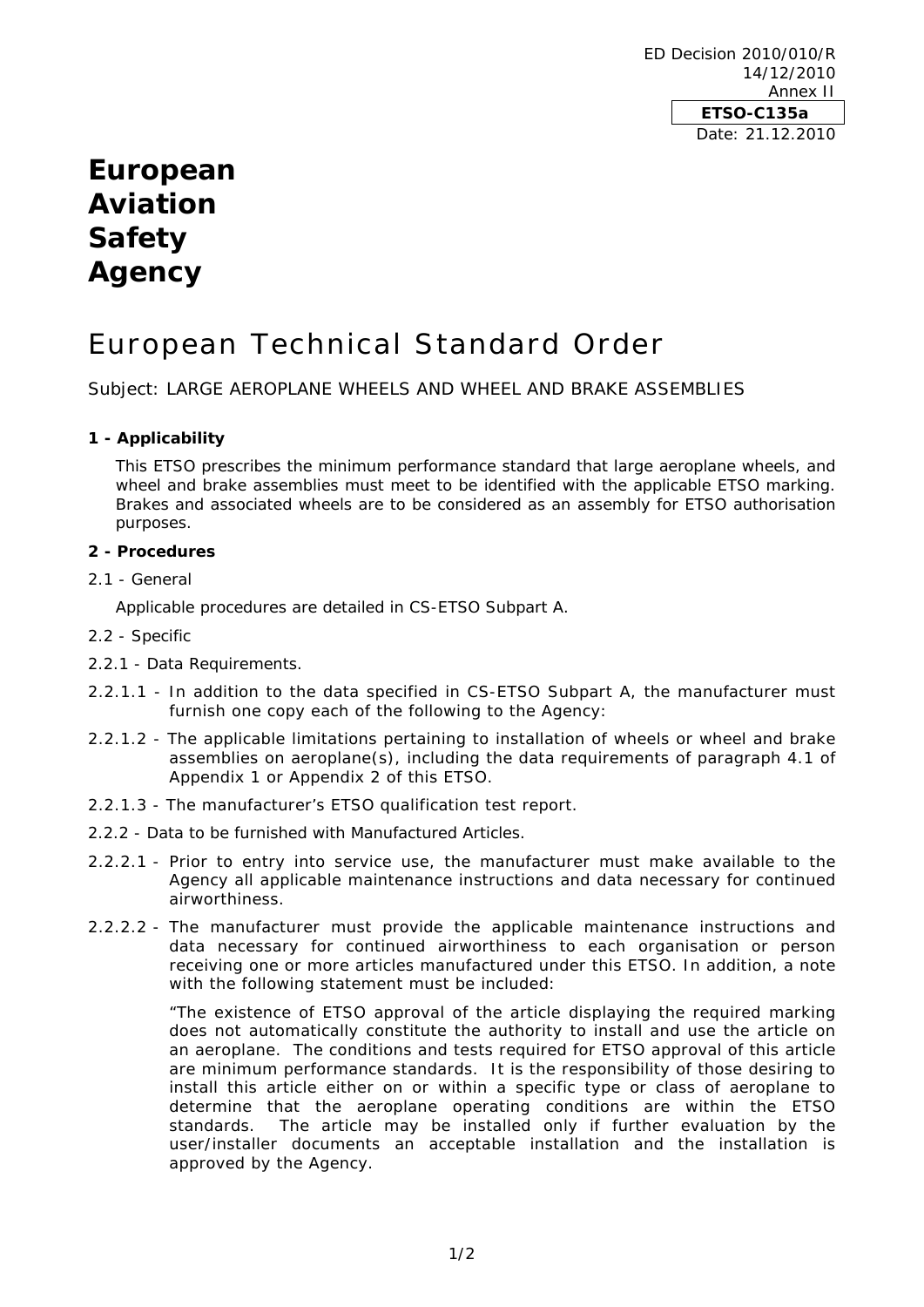Date: 21.12.2010

Additional requirements may be imposed based on aeroplane specifications, wheel and brake design, and quality control specifications. In-service mission and state assign, and quality sention oppointenements must be in compliance with the performance standards of this ETSO, as well as any additional specific aeroplane requirements."

# **3 - Technical Conditions**

- 3.1 Basic
- 3.1.1 Minimum Performance Standard

3.1.1.1 – Hydraulically actuated brakes and wheels

Standards set forth in Appendix 1.

3.1.1.2 – Electrically actuated brakes and wheels

Standards set forth in Appendix 2 for the brakes plus the applicable requirements of Appendix 1 for the wheels.

3.1.2 - Environmental Standard

None

3.1.3 - Computer Software

None

3.2 - Specific

None

# **4 - Marking**

4.1 - General

In addition to the marking specified in CS-ETSO Subpart A paragraph 1.2; the following information shall be legibly and permanently marked on the major equipment components:

- (i) Size (this marking applies to wheels only).
- (ii) Hydraulic fluid type (this marking applies to hydraulic brakes only).

(iii) Serial Number.

- 4.1.1 All stamped, etched, or embossed markings must be located in non-critical areas.
- 4.2 Specific

None.

# **5 - Availability of Referenced Document**

See CS-ETSO Subpart A paragraph 3.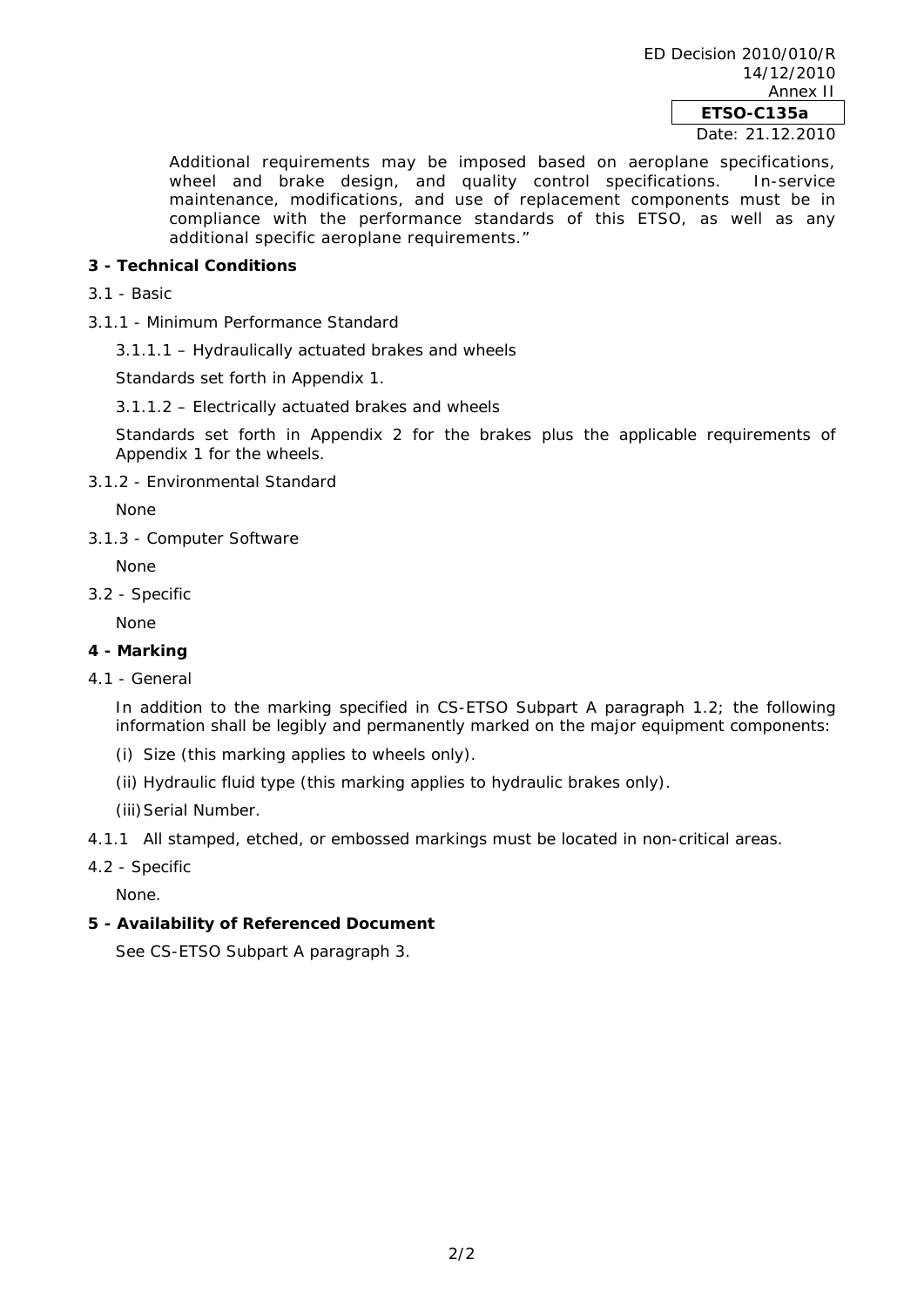ED Decision 2010/010/R 14/12/2010 Annex II **ETSO-C135a**  APPENDIX 1

#### **APPENDIX 1**

# **MINIMUM PERFORMANCE SPECIFICATION FOR LARGE AEROPLANE WHEELS, BRAKES, AND WHEEL AND BRAKE ASSEMBLIES**

#### **CHAPTER 1**

#### **INTRODUCTION**

# 1.1 PURPOSE AND SCOPE.

This Minimum Performance Specification defines the minimum performance standards for wheels, brakes, and wheel and brake assemblies to be used on aeroplanes certificated under CS-25. Compliance with this specification is not considered approval for installation on any large aeroplane.

#### 1.2 APPLICATION.

Compliance with this minimum specification by the applicant is required as a means of assuring that the equipment will have the capability to satisfactorily perform its intended function(s).

**Note:** Certain performance capabilities may be affected by aeroplane operational characteristics and other external influences. Consequently, anticipated aeroplane braking performance should be verified by aeroplane testing.

## 1.3 COMPOSITION OF EQUIPMENT.

The words "equipment" or "brake assembly" or "wheel assembly," as used in this document, include all components that form part of the particular unit.

For example, a wheel assembly typically includes a hub or hubs, bearings, flanges, drive bars, heat shields, and fuse plugs. A brake assembly typically includes a backing plate, torque tube, cylinder assemblies, pressure plate, heat sink, and temperature sensor.

It should not be inferred from these examples that each wheel assembly and brake assembly will necessarily include either all or any of the above example components; the actual assembly will depend on the specific design chosen by the applicant.

#### 1.4 DEFINITIONS AND ABBREVIATIONS.

#### 1.4.1 Brake Lining.

Brake lining is individual blocks of wearable material, discs that have wearable material integrally bonded to them, or discs in which the wearable material is an integral part of the disc structure.

#### 1.4.2 BROP<sub>MAX</sub> - Brake Rated Maximum Operating Pressure.

BROP<sub>MAX</sub> is the maximum design metered pressure that is available to the brake to meet aeroplane stopping performance requirements.

# 1.4.3 BRP<sub>MAX</sub> - Brake Rated Maximum Pressure.

BRP<sub>MAX</sub> is the maximum pressure to which the brake is designed to be subjected (typically aeroplane nominal maximum system pressure).

# 1.4.4 BRP<sub>RET</sub> - Brake Rated Retraction Pressure.

 $BRP_{RET}$  is the pressure to which the brake inlet pressure must be reduced to cause full piston retraction after a brake is sufficiently pressurised to extend all pistons.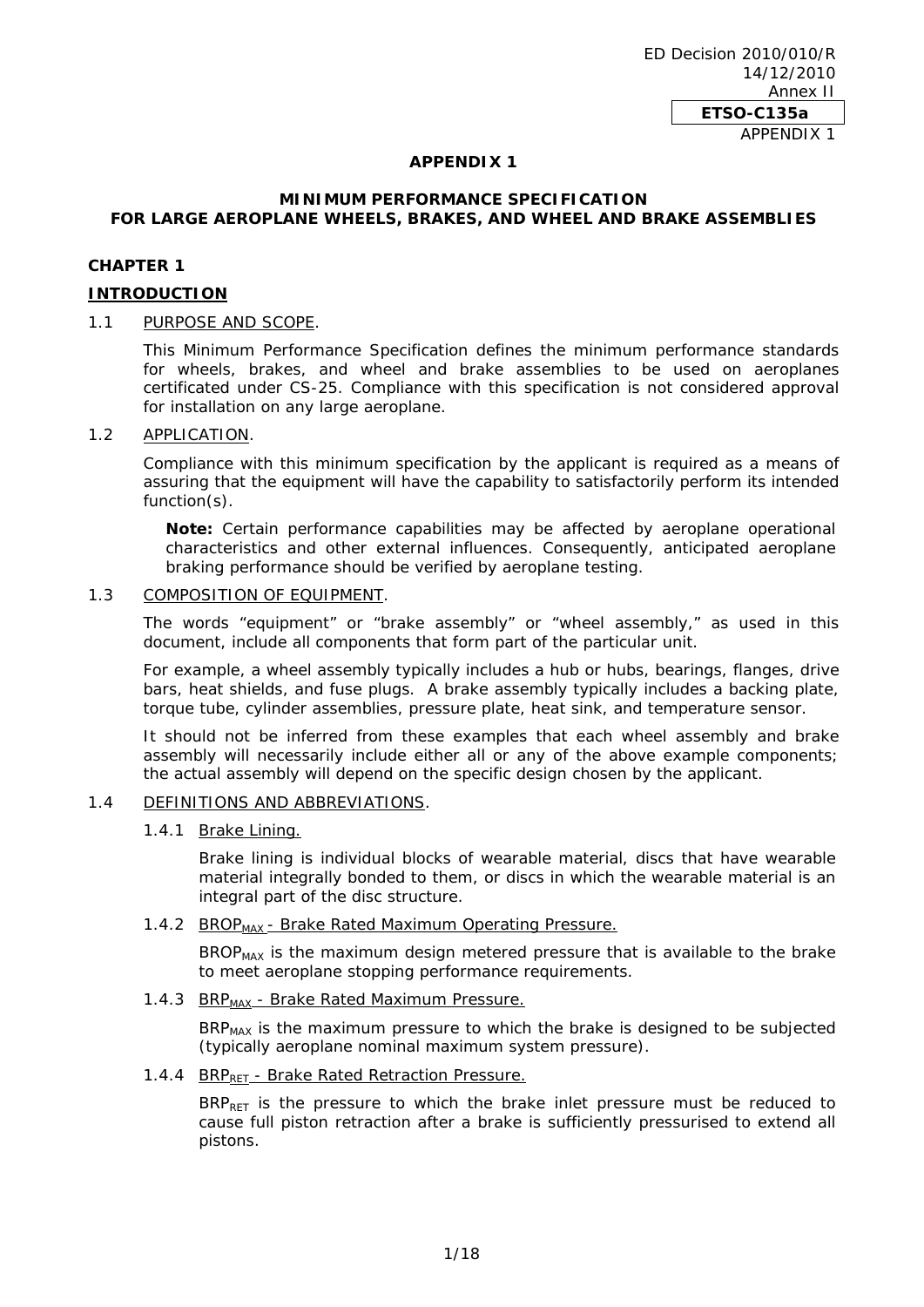# 1.4.5 BRPP<sub>MAX</sub> - Brake Rated Maximum Parking Pressure.

BRPP $_{MAX}$  is the maximum parking pressure available to the brake.

1.4.6 BRWL - Brake Rated Wear Limit.

BRWL is the brake maximum wear limit to ensure compliance with paragraph 3.3.3, and, if applicable, paragraph 3.3.4 of this Appendix 1.

# 1.4.7 D - Distance Averaged Deceleration.

D = ( (Initial brakes-on speed)<sup>2</sup> - (Final brakes-on speed)<sup>2</sup>)/(2 (braked flywheel distance)).

D is the distance averaged deceleration to be used in all deceleration calculations.

1.4.8  $D_{DI}$  - Rated Design Landing Deceleration.

 $D_{DL}$  is the minimum of the distance averaged decelerations demonstrated by the wheel, brake and tyre assembly during the 100 KE $_{DL}$  stops in paragraph 3.3.2 of this Appendix 1

1.4.9  $D_{RT}$  - Rated Accelerate-Stop Deceleration.

 $D_{RT}$  is the minimum of the distance averaged decelerations demonstrated by the wheel, brake, and tyre assembly during the  $KE_{RT}$  stops in paragraph 3.3.3 of this Appendix 1

1.4.10 D<sub>SS</sub> - Rated Most Severe Landing Stop Deceleration.

D<sub>SS</sub> is the distance averaged deceleration demonstrated by the wheel, brake and tyre assembly during the  $KE_{SS}$  Stop in paragraph 3.3.4 of this Appendix 1

1.4.11 Heat Sink.

The heat sink is the mass of the brake that is primarily responsible for absorbing energy during a stop. For a typical brake, this would consist of the stationary and rotating disc assemblies.

1.4.12  $KE<sub>DI</sub>$  - Wheel/Brake Rated Design Landing Stop Energy.

 $KE<sub>DL</sub>$  is the minimum energy absorbed by the wheel/brake/tyre assembly during every stop of the 100 stop design landing stop test. (paragraph 3.3.2 of this Appendix 1).

1.4.13  $KE_{RT}$  - Wheel/Brake Rated Accelerate-Stop Energy.

 $KE<sub>RT</sub>$  is the energy absorbed by the wheel/brake/tyre assembly demonstrated in accordance with the accelerate-stop test in paragraph 3.3.3 of this Appendix 1

1.4.14 KE<sub>SS</sub> - Wheel/Brake Rated Most Severe Landing Stop Energy.

 $KE_{ss}$  is the energy absorbed by the wheel/brake/tyre assembly demonstrated in accordance with paragraph 3.3.4 of this Appendix 1

1.4.15 L - Wheel Rated Radial Limit Load.

L is the wheel rated maximum radial limit load (paragraph 3.2.1 of this Appendix 1).

1.4.16 R - Wheel Rated Tyre Loaded Radius.

R is the static radius at load "S" for the wheel rated tyre size at WRP. The static radius is defined as the minimum distance from the axle centreline to the tyre/ground contact interface.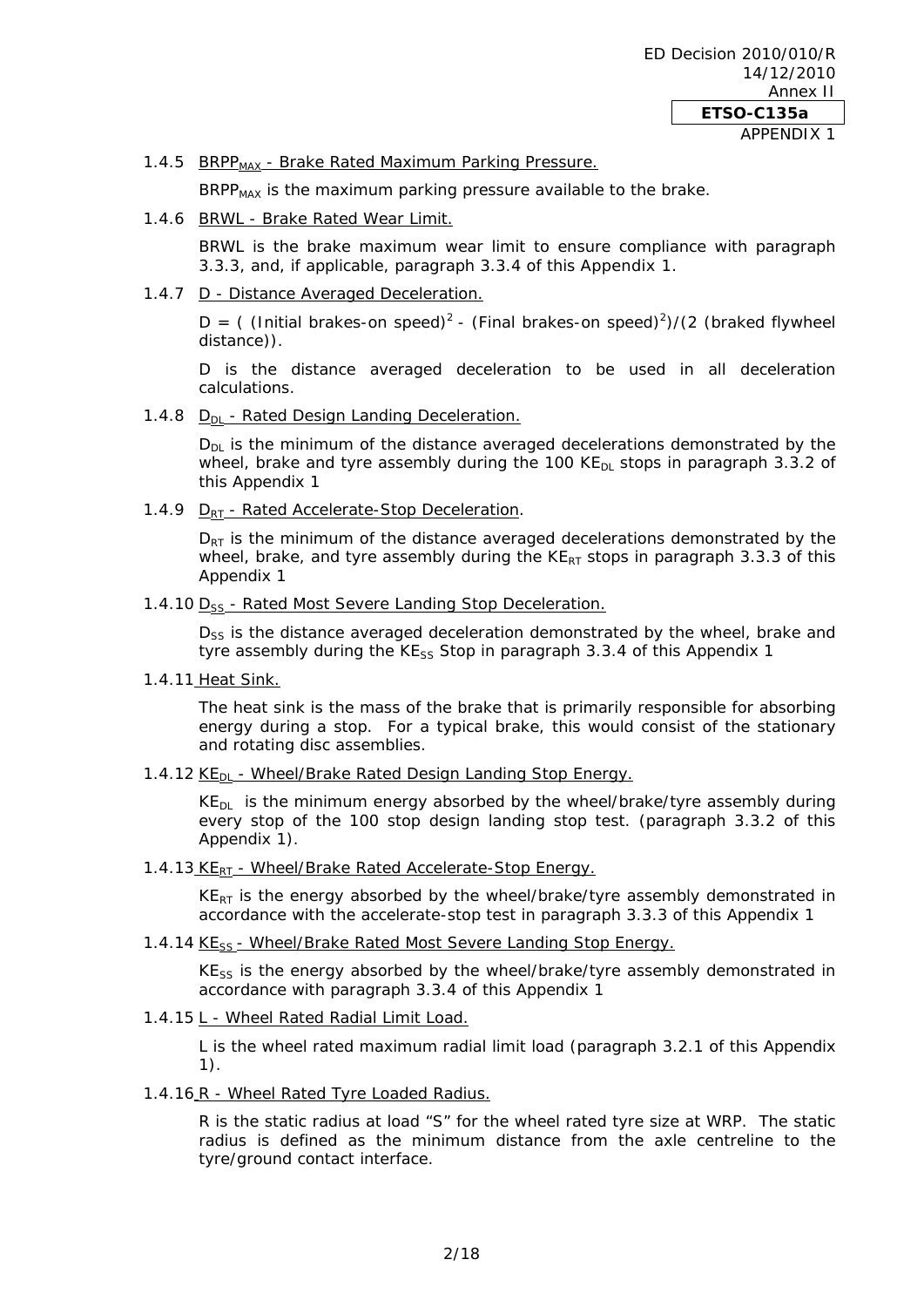1.4.17 S -Wheel Rated Static Load.

S is the maximum static load (Reference CS 25.731(b)).

1.4.18 ST<sub>R</sub> - Wheel/Brake Rated Structural Torque.

 $ST_R$  is the maximum structural torque demonstrated (paragraph 3.3.5 of this Appendix 1).

1.4.19  $TS_{BR}$  - Brake Rated Tyre Type(s) and Size(s).

TS<sub>BR</sub> is the tyre type(s) and size(s) used to achieve the  $KE_{DL}$ ,  $KE_{RT}$ , and  $KE_{SS}$ brake ratings.  $TS_{BR}$  must be a tyre type and size approved for installation on the wheel  $(TS_{WR})$ .

1.4.20 TS<sub>WR</sub> - Wheel Rated Tyre Type(s) and Size(s).

 $TS_{WR}$  is the wheel rated tyre type(s) and  $Size(s)$  defined for use and approved by the aeroplane manufacturer for installation on the wheel.

1.4.21 TT<sub>BT</sub> - Suitable Tyre for Brake Tests.

 $TT_{BT}$  is the rated tyre type and size.

 $TT_{BT}$  is the tyre type and size that has been determined as being the most critical for brake performance and/or energy absorption tests. The  $TT_{BT}$  must be a tyre type and size approved for installation on the wheel  $(TS_{WR})$ . The suitable tyre may be different for different tests.

1.4.22 TT<sub>WT</sub> - Suitable Tyre for Wheel Test.

 $TT_{WT}$  is the wheel rated tyre type and size for wheel test.

 $TT_{WT}$  is the tyre type and size determined as being the most appropriate to introduce loads and/or pressure that would induce the most severe stresses in the wheel.

 $TT_{WT}$  must be a tyre type and size approved for installation on the wheel (TS<sub>WR</sub>). The suitable tyre may be different for different tests.

1.4.23  $V_{DI}$  - Wheel/Brake Design Landing Stop Speed.

 $V_{DL}$  is the initial brakes-on speed for a design landing stop (paragraph 3.3.2 of this Appendix 1).

- 1.4.24  $V_R$  Aeroplane Maximum Rotation Speed.
- 1.4.25  $V_{RT}$  Wheel/Brake Accelerate-Stop Speed.

 $V_{RT}$  is the initial brakes-on speed used to demonstrate KE<sub>RT</sub> (paragraph 3.3.3 of this Appendix 1).

1.4.26 V<sub>SS</sub> - Wheel/Brake Most Severe Landing Stop Speed.

 $V_{SS}$  is the initial brakes-on speed used to demonstrate KE<sub>SS</sub> (paragraph 3.3.4 of this Appendix 1).

# 1.4.27 WRP - Wheel Rated Inflation Pressure.

WRP is the wheel rated inflation pressure (wheel unloaded).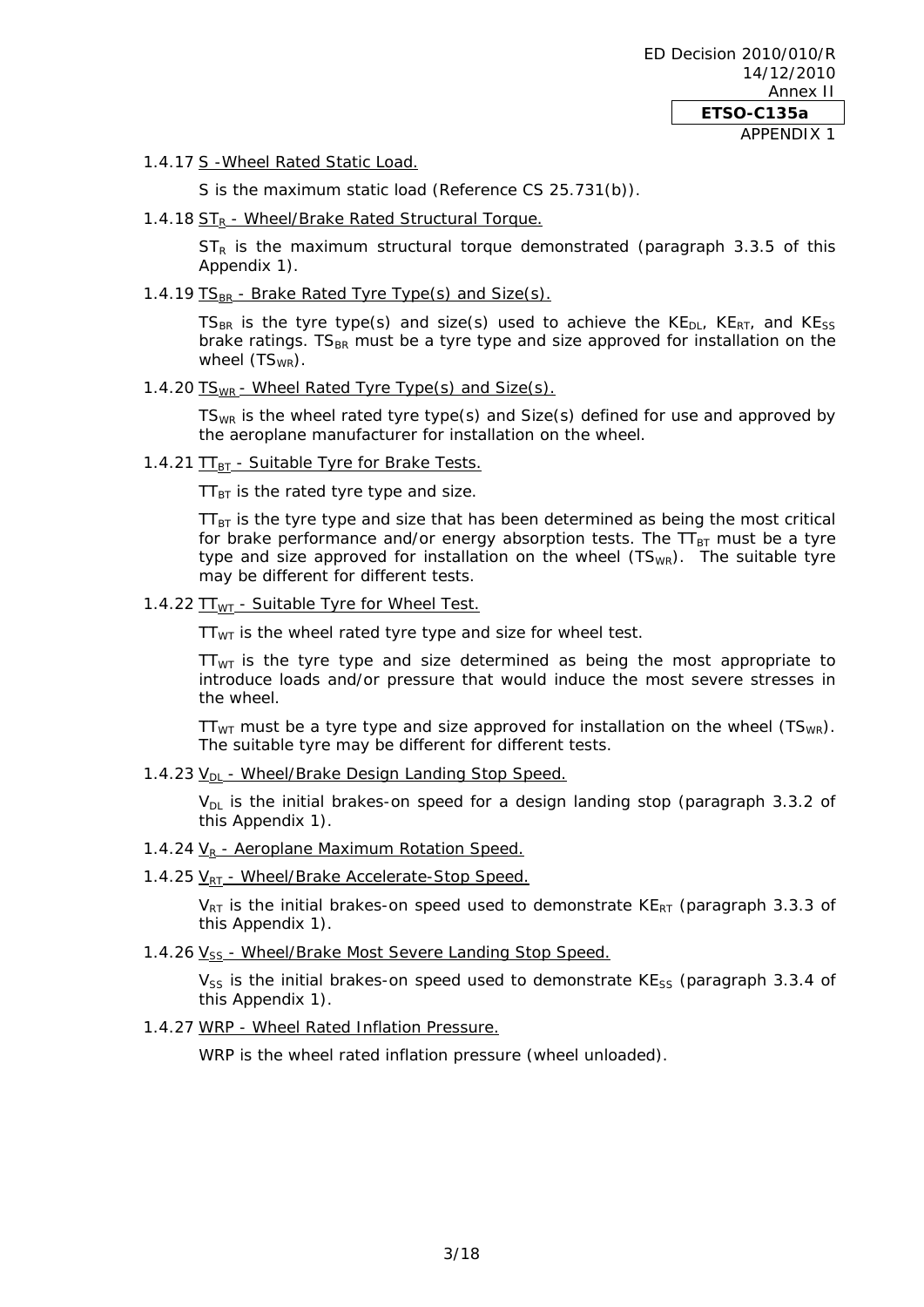#### **CHAPTER 2**

# **GENERAL DESIGN SPECIFICATION**

#### 2.1 AIRWORTHINESS.

The continued airworthiness of the wheels (without brakes) and wheel and brake assemblies must be considered. See chapter 4 of this Appendix 1, titled "DATA REQUIREMENTS".

## 2.2 FIRE PROTECTION.

Except for small parts (such as fasteners, seals, grommets, and small electrical parts) that would not contribute significantly to the propagation of a fire, all solid materials used must be self-extinguishing. See also paragraphs 2.4.5, 3.3.3.5 and 3.3.4.5 of this Appendix 1.

# 2.3 DESIGN.

Unless shown to be unnecessary by test or analysis, the equipment must comply with the following:

# 2.3.1 Lubricant Retainers.

Lubricant retainers must retain the lubricant under all operating conditions, prevent the lubricant from reaching braking surfaces, and prevent foreign matter from entering the lubricated cavity.

#### 2.3.2 Removable Flanges.

All removable flanges must be assembled onto the wheel in a manner that will prevent the removable flanges and retaining devices from leaving the wheel if a tyre deflates while the wheel is rolling.

# 2.3.3 Adjustment.

The brake mechanism must be equipped with suitable adjustment devices to maintain appropriate running clearance when subjected to BRPRET.

# 2.3.4 Water Seal.

Wheels intended for use on amphibious aircraft must be sealed to prevent entrance of water into the wheel bearings or other portions of the wheel or brake, unless the design is such that brake action and service life will not be impaired by the presence of sea water or fresh water.

#### 2.3.5 Burst Prevention.

Means must be provided to prevent wheel failure and tyre burst that might result from over-pressurisation or from elevated brake temperatures. The means must take into account the pressure and the temperature gradients over the full operating range.

# 2.3.6 Wheel Rim and Inflation Valve.

Tyre and Rim Association (Reference: Aircraft Year Book-Tyre and Rim Association Inc.) or, The European Tyre and Rim Technical Organisation (Reference: Aircraft Tyre and Rim Data Book) approval of the rim dimensions and inflation valve is encouraged.

# 2.3.7 Brake Piston Retention.

The brake must incorporate means to ensure that the actuation system does not allow hydraulic fluid to escape if the limits of piston travel are reached.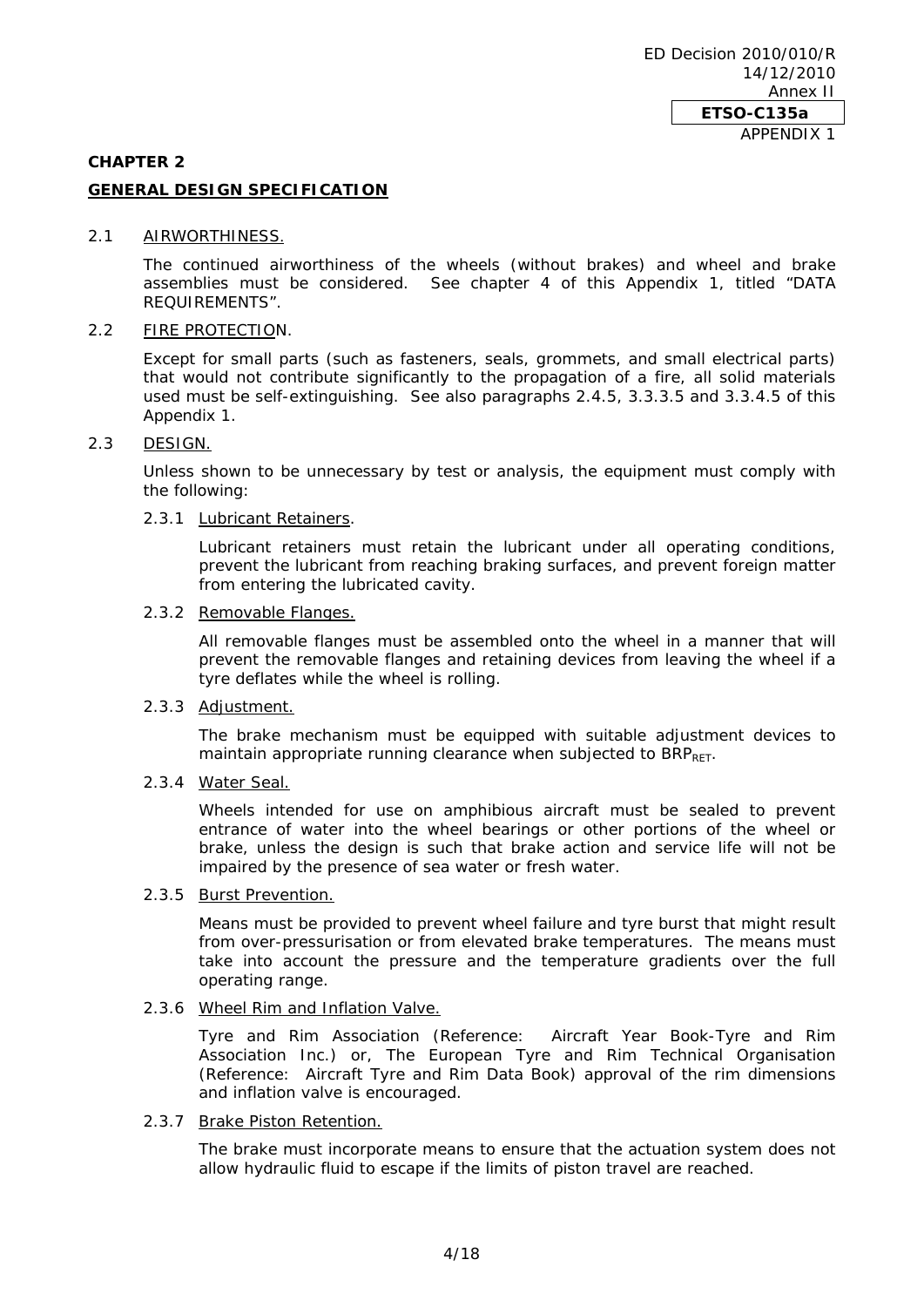# 2.3.8 Wear Indicator.

A reliable method must be provided for determining when the heat sink is worn to its permissible limit.

# 2.3.9 Wheel Bearings.

Means should be incorporated to avoid mis-assembly of wheel bearings.

#### 2.3.10 Fatigue.

The design of the wheel must incorporate techniques to improve fatigue resistance of critical areas of the wheel and minimise the effects of the expected corrosion and temperature environment. The wheel must include design provisions to minimise the probability of fatigue failures that could lead to flange separation or other wheel burst failures.

#### 2.3.11 Dissimilar Materials.

When dissimilar materials are used in the construction and the galvanic potential between the materials indicate galvanic corrosion is likely, effective means to prevent the corrosion must be incorporated in the design. In addition, differential thermal expansion must not unduly affect the functioning, load capability, and the fatigue life of the components.

# 2.4 CONSTRUCTION.

The suitability and durability of the materials used for components must be established on the basis of experience or tests. In addition, the materials must conform to approved specifications that ensure the strength and other properties are those that were assumed in the design.

# 2.4.1 Castings.

Castings must be of high quality, clean, sound, and free from blowholes, porosity, or surface defects caused by inclusions, except that loose sand or entrapped gases may be allowed when serviceability is not impaired.

2.4.2 Forgings.

Forgings must be of uniform condition, free from blisters, fins, folds, seams, laps, cracks, segregation, and other defects. Imperfections may be removed if strength and serviceability would not be impaired as a result.

#### 2.4.3 Bolts and Studs.

When bolts or studs are used for fastening together sections of a wheel or brake, the length of the threads must be sufficient to fully engage the nut, including its locking feature, and there must be sufficient unthreaded bearing area to carry the required load.

# 2.4.4 Environmental Protection.

All the components used must be suitably protected against deterioration or loss of strength in service due to any environmental cause, such as weathering, corrosion, and abrasion.

### 2.4.5 Magnesium Parts.

Magnesium and alloys having magnesium as a major constituent must not be used on brakes or braked wheels.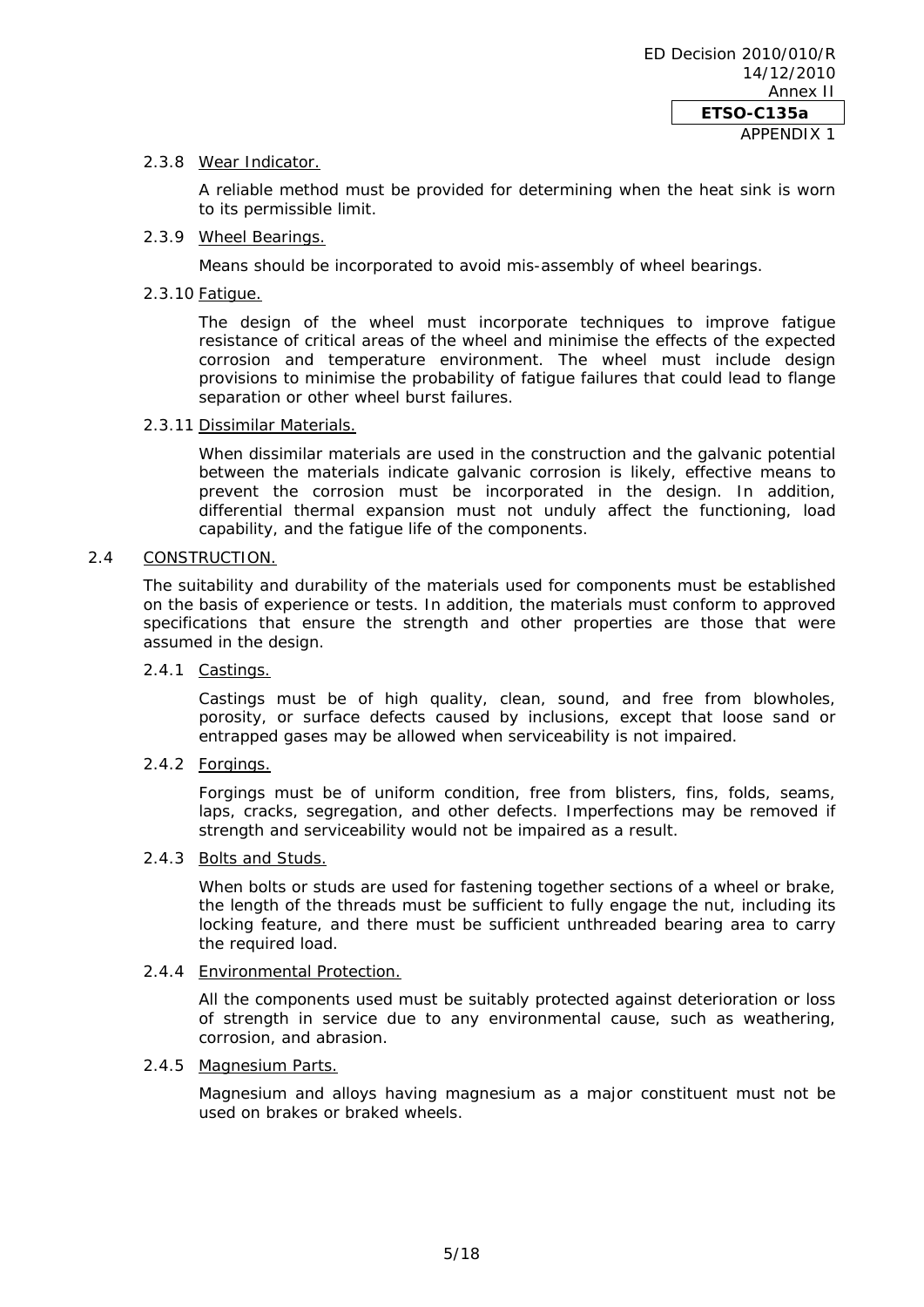#### **CHAPTER 3**

# **MINIMUM PERFORMANCE UNDER STANDARD TEST CONDITIONS**

#### 3.1 INTRODUCTION.

The test conditions and performance criteria described in this chapter provide a laboratory means of demonstrating compliance with this ETSO minimum performance standard. The aeroplane manufacturer normally defines relevant test parameter values, however these may also be derived from published aircraft data for applicants for supplementary type certificates (STC).

#### 3.2 WHEEL TESTS.

To establish the ratings for a wheel, it must be substantiated that standard production wheel samples will meet the following radial load, combined load, roll load, roll-on-rim (if applicable) and overpressure test requirements.

For all tests, except the roll-on-rim test in paragraph 3.2.4 of this Appendix 1, the wheel must be fitted with a suitable tyre,  $TT_{WT}$ , and wheel loads must be applied through the tyre. The ultimate load tests in paragraphs 3.2.1.3 and 3.2.2.3 of this Appendix 1 provide for an alternative method of loading if it is not possible to conduct these tests with the tyre mounted.

#### 3.2.1 Radial Load Test.

If the radial limit load of paragraph 3.2.2 of this Appendix 1 is equal to or greater than the radial limit load in this paragraph, the test specified in this paragraph may be omitted.

Test the wheel for yield and ultimate loads as follows:

#### 3.2.1.1 Test method.

With a suitable tyre,  $TT_{WT}$ , installed, mount the wheel on its axle, and position it against a flat, non-deflecting surface. The wheel axle must have the same angular orientation to the non-deflecting surface that it will have to a flat runway when it is mounted on an aeroplane and is under the maximum radial limit load, L. Inflate the tyre to the pressure recommended for the Wheel Rated Static Load, S, with gas and/or liquid.

If liquid inflation is used, liquid must be bled off to obtain the same tyre deflection that would result if gas inflation were used.

Liquid pressure must not exceed the pressure that would develop if gas inflation were used and the tyre was deflected to its maximum extent. Load the wheel through its axle with the load applied perpendicular to the flat, non-deflecting surface. Deflection readings must be taken at suitable points to indicate deflection and permanent set of the wheel rim at the bead seat.

#### 3.2.1.2 Yield Load.

Apply to the wheel and tyre assembly a load not less than 1·15 times the maximum radial limit load, L, reference CS 25.471 through 25.511, as appropriate.

Determine the most critical wheel orientation with respect to the non-deflecting surface. Apply the load with the tyre loaded against the non-deflecting surface, and with the wheel rotated 90 degrees with respect to the most critical orientation. Repeat the loading with the wheel 180, 270, and 0 degrees from the most critical orientation. The bearing cups, cones, and rollers used in operation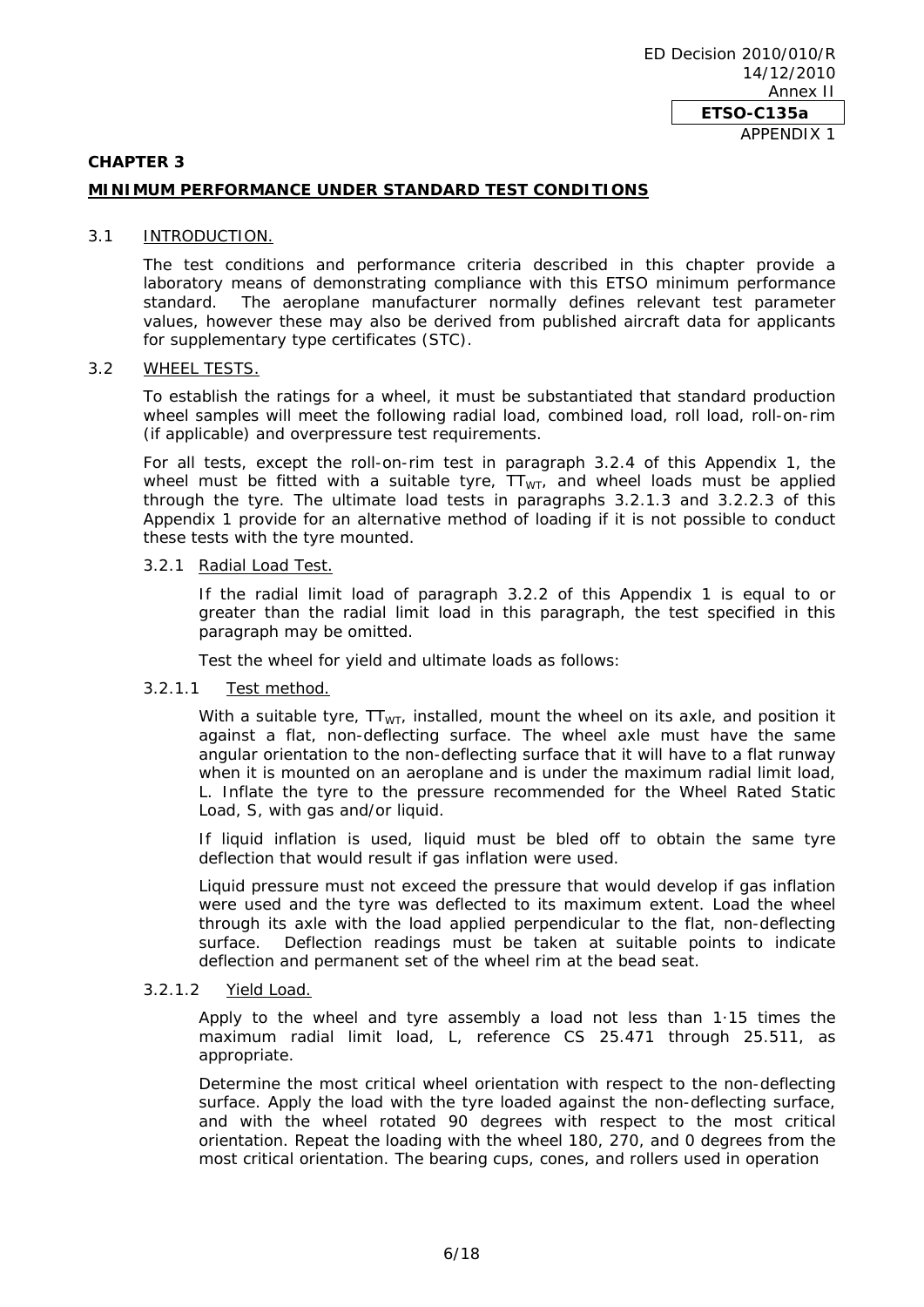APPENDIX 1

must be used for these loadings. If at a point of loading during the test bottoming of the tyre occurs, then the tyre pressure may be increased an amount sufficient only to prevent bottoming.

Three successive loadings at the 0 degree position must not cause permanent set increments of increasing magnitude. The permanent set increment caused by the last loading at the 0 degree position may not exceed 5 percent of the deflection caused by that loading or 0·005 inches (0·125mm), whichever is greater. There must be no yielding of the wheel such as would result in loose bearing cups, liquid or gas leakage through the wheel or past the wheel seal.

## 3.2.1.3 Ultimate Load.

Apply to the wheel used in the yield test in paragraph 3.2.1.2 of this Appendix 1, and the tyre assembly, a load not less than 2 times the maximum radial limit load, L, for castings, and 1.5 times the maximum radial limit load, L, for forgings. Reference CS 25.471 through 25.511, as appropriate.

Apply the load with the tyre and wheel against the non-deflecting surface and the wheel positioned at 0 degree orientation (paragraph 3.2.1.2 of this Appendix 1). The bearing cones may be replaced with conical bushings, but the cups used in operation must be used for this loading. If, at a point of loading during the test, it is shown that the tyre will not successfully maintain pressure or if bottoming of the tyre occurs, the tyre pressure may be increased. If bottoming of the tyre continues to occur with increased pressure, then a loading block that fits between the rim flanges and simulates the load transfer of the inflated tyre may be used. The arc of the wheel supported by the loading block must be no greater than 60 degrees.

The wheel must support the load without failure for at least 3 seconds. Abrupt loss of load-carrying capability or fragmentation during the test constitutes failure.

#### 3.2.2 Combined Radial and Side Load Test.

Test the wheel for the yield and ultimate loads as follows:

#### 3.2.2.1 Test Method.

With a suitable tyre,  $TT_{WT}$ , installed, mount the wheel on its axle and position it against a flat, non-deflecting surface. The wheel axle must have the same angular orientation to the non-deflecting surface that it will have to a flat runway when it is mounted on an aeroplane and is under the combined radial and side limit loads. Inflate the tyre to the pressure recommended for the maximum static load with gas and/or liquid.

If liquid inflation is used, liquid must be bled off to obtain the same tyre deflection that would result if gas inflation were used.

For the radial load component, load the wheel through its axle with load applied perpendicular to the flat non-deflecting surface. Apply the two loads simultaneously, increasing them either continuously or in increments no greater than 10 percent of the total loads to be applied.

If it is impossible to generate the side load because of friction limitations, the radial load may be increased, or a portion of the side load may be applied directly to the tyre/wheel. In such circumstances it must be demonstrated that the moment resulting from the side load is no less severe than would otherwise have occurred.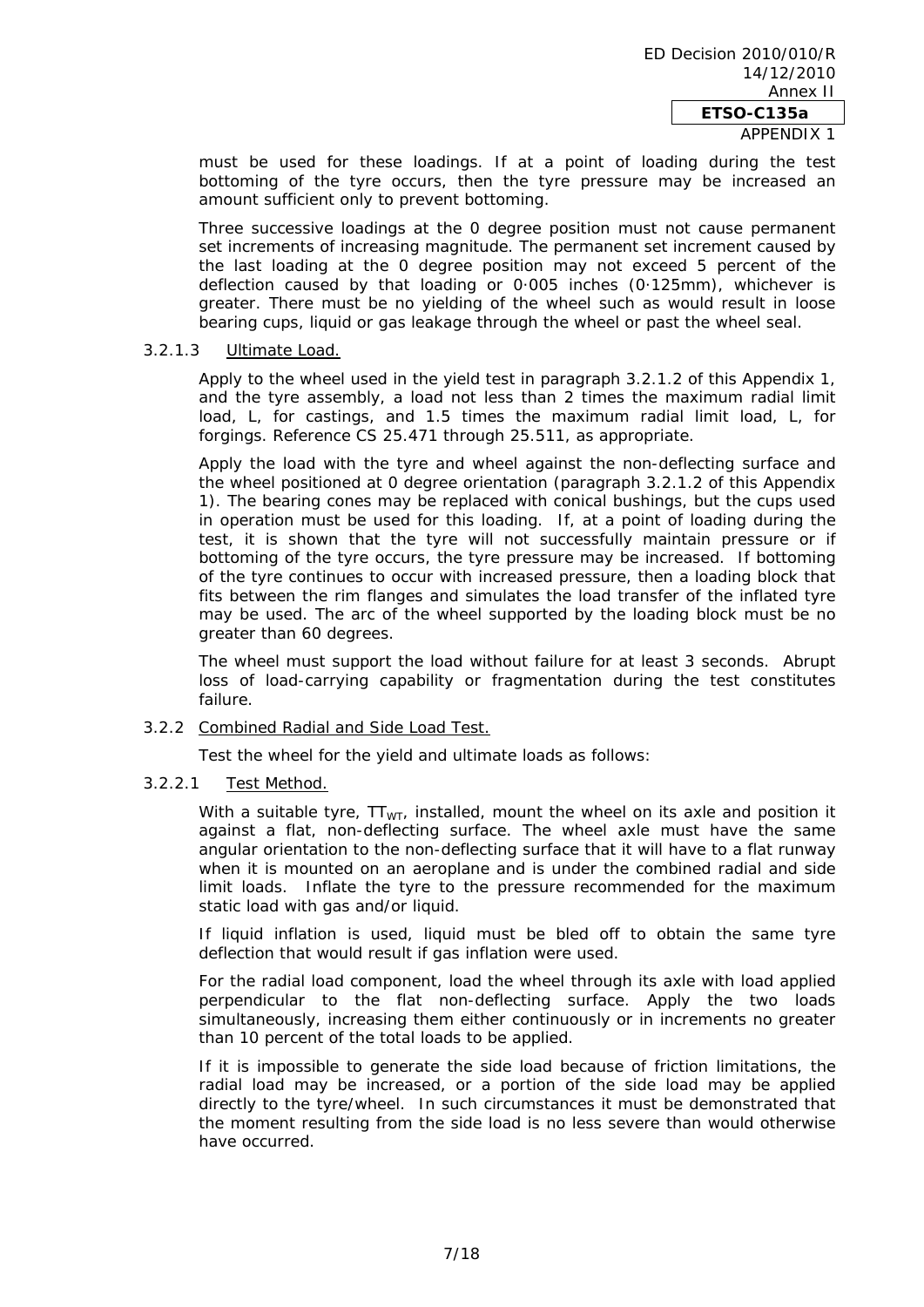Alternatively, the vector resultant of the radial and side loads may be applied to the axle.

Deflection readings must be taken at suitable points to indicate deflection and permanent set of the wheel rim at the bead seat.

# 3.2.2.2 Combined Yield Load.

Apply to the wheel and tyre assembly radial and side loads not less than 1·15 times the respective ground limit loads, reference CS 25.485, 25.495, 25.497, and 25.499, as appropriate. If at a point of loading during the test bottoming of the tyre occurs, then the tyre pressure may be increased an amount sufficient only to prevent bottoming.

Determine the most critical wheel orientation with respect to the non-deflected surface.

Apply the load with the tyre loaded against the non-deflecting surface, and with the wheel rotated 90 degrees with respect to the most critical orientation. Repeat the loading with the wheel 180, 270, and 0 degrees from the most critical orientation.

The bearing cups, cones, and rollers used in operation must be used in this test.

A tube may be used in a tubeless tyre only when it has been demonstrated that pressure will be lost due to the inability of a tyre bead to remain properly positioned under the load. The wheel must be tested for the most critical inboard and outboard side loads.

Three successive loadings at the 0 degree position must not cause permanent set increments of increasing magnitude. The permanent set increment caused by the last loadings at the 0 degree position must not exceed 5 percent of the deflection caused by the loading, or 0·005 inches (0·125mm), whichever is greater. There must be no yielding of the wheel such as would result in loose bearing cups, gas or liquid leakage through the wheel or past the wheel seal.

#### 3.2.2.3 Combined Ultimate Load.

Apply to the wheel, used in the yield test of paragraph 3.2.2.2 of this Appendix 1, radial and side loads not less than 2 times for castings and 1·5 times for forgings, the respective ground limit loads reference CS 25.485, 25.495, 25.497, and 25.499, as appropriate.

Apply these loads with a tyre and wheel against the non-deflecting surface and the wheel oriented at the 0 degree position (paragraph 3.2.2.2 of this Appendix 1). The bearing cones may be replaced with conical bushings, but the cups used in operation must be used for this loading.

If at any point of loading during the test it is shown that the tyre will not successfully maintain pressure, or if bottoming of the tyre on the non-deflecting surface occurs, the tyre pressure may be increased. If bottoming of the tyre continues to occur with this increased pressure, then a loading block that fits between the rim flanges and simulates the load transfer of the inflated tyre may be used. The arc of wheel supported by the loading block must be no greater than 60 degrees.

The wheel must support the loads without failure for at least 3 seconds. Abrupt loss of load-carrying capability or fragmentation during the test constitutes failure.

# 3.2.3 Wheel Roll Test.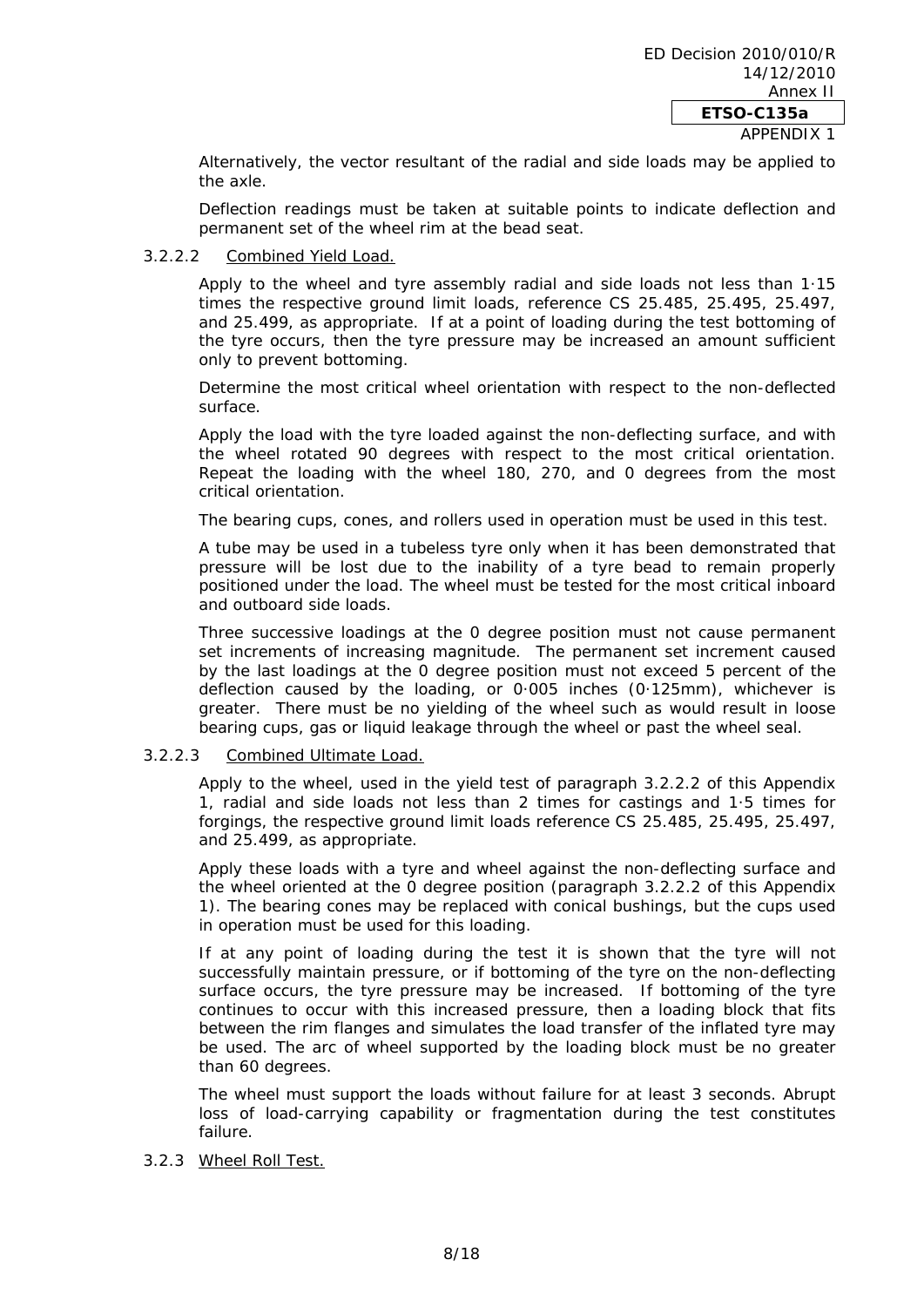# 3.2.3.1 Test Method.

With a suitable tyre,  $TT_{WT}$ , installed, mount the wheel on its axle and position it against a flat non-deflecting surface or a flywheel. The wheel axle must have the same angular orientation to the non-deflecting surface that it will have to a flat runway when it is mounted on an aeroplane and is under the Wheel Rated Static Load, S. During the roll test, the tyre pressure must not be less than 1·14 times the Wheel Rated Inflation Pressure, WRP, (0·10 to account for temperature rise and 0·04 to account for loaded tyre pressure). For side load conditions, the wheel axle must be yawed to the angle that will produce a wheel side load component equal to 0·15 S while the wheel is being roll tested.

# 3.2.3.2 Roll Test.

The wheel must be tested under the loads and for the distances shown in Table 3-1.

| Load Conditions                                                                          | Roll Distance<br>Miles (km) |
|------------------------------------------------------------------------------------------|-----------------------------|
| Wheel Rated Static Load, S.                                                              | 2000 (3220)                 |
| Wheel Rated Static Load, S, plus a 0.15xS side load<br>applied in the outboard direction | 100 (161)                   |
| Wheel Rated Static Load, S, plus a 0.15xS side load<br>applied in the inboard direction  | 100 (161)                   |

TABLE 3-1 Load Conditions and Roll Distances for Roll Test

At the end of the test, the wheel must not be cracked, there must be no leakage through the wheel or past the wheel seal(s), and the bearing cups must not be loose.

# 3.2.4 Roll-on-Rim Test (not applicable to nose wheels).

The wheel assembly without a tyre must be tested at a speed of no less than 10 mph (4·6 m/s) under a load equal to the Wheel Rated Static Load,

S. The test roll distance (in feet) must be determined as  $0.5V_R^2$  but need not exceed 15,000 feet (4,572 meters). The test axle angular orientation with the load surface must represent that of the aeroplane axle to the runway under the static load S.

The wheel assembly must support the load for the distance defined above. During the test, no fragmentation of the wheel is permitted; cracks are allowed.

# 3.2.5 Overpressure Test.

The wheel assembly, with a suitable tyre,  $TT_{WT}$ , installed, must be tested to demonstrate that it can withstand the application of 4·0 times the wheel rated inflation pressure, WRP. The wheel must retain the pressure for at least 3 seconds. Abrupt loss of pressure containment capability or fragmentation during the test constitutes failure. Plugs may be used in place of over-pressurisation protection device(s) to conduct this test (reference CS 25.731(d)).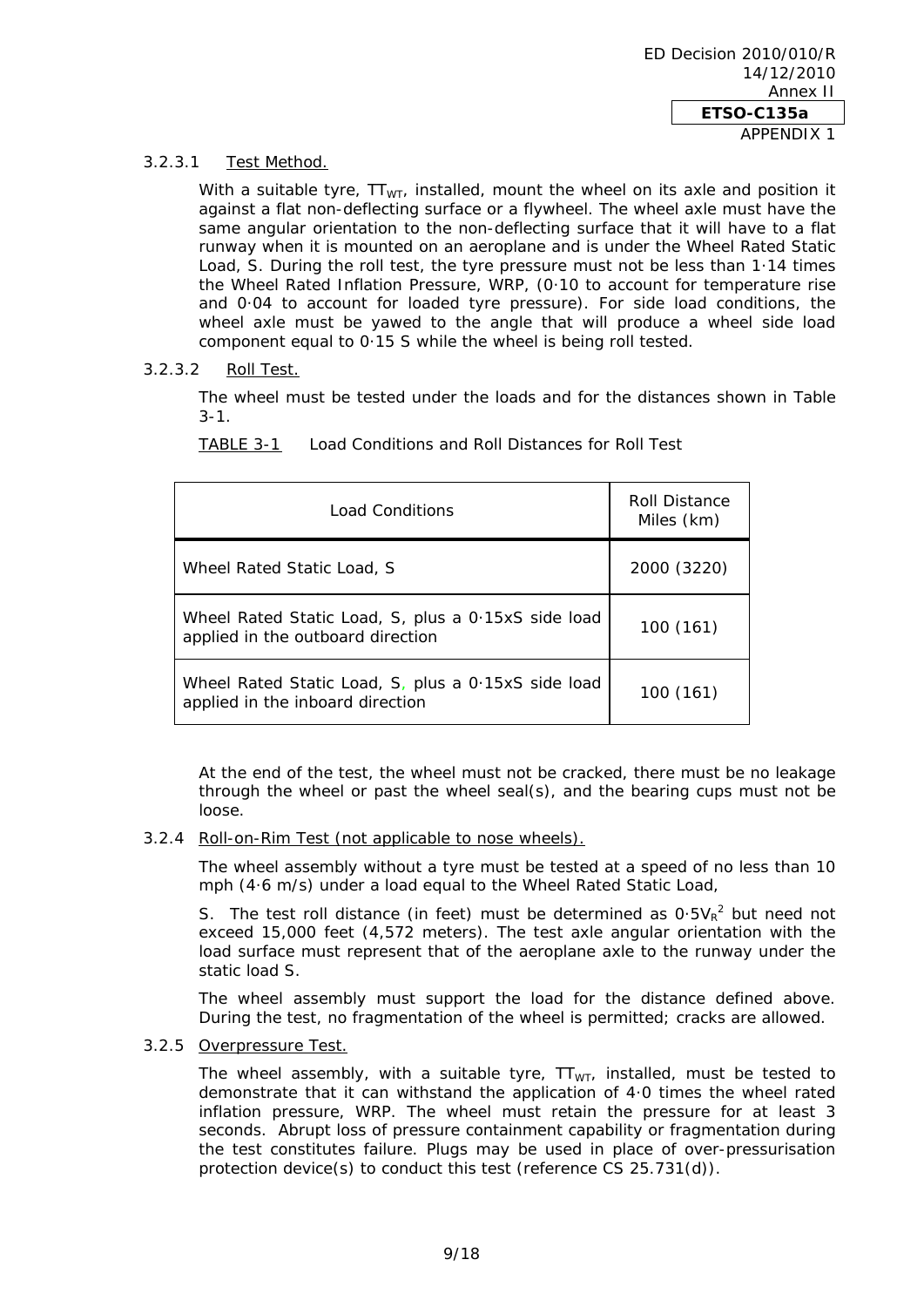# 3.2.6 Diffusion Test.

A tubeless tyre and wheel assembly must hold its rated inflation pressure, WRP, for 24 hours with a pressure drop no greater than 5 percent. This test must be performed after the tyre growth has stabilised.

# 3.3 WHEEL AND BRAKE ASSEMBLY TESTS.

# 3.3.1 General.

3.3.1.1 The wheel and brake assembly, with a suitable tyre,  $TT_{BT}$ , installed, must be tested on a testing machine in accordance with the following, as well as paragraphs 3.3.2, 3.3.3, 3.3.5 and, if applicable, 3.3.4 of this Appendix 1

3.3.1.2 For tests detailed in paragraphs 3.3.2, 3.3.3, and 3.3.4 of this Appendix 1, the test energies  $KE_{DL}$ ,  $KE_{RT}$ , and  $KE_{SS}$  and brake application speeds  $V_{DL}$ ,  $V_{RT}$ , and  $V_{SS}$  are as normally defined by the aeroplane manufacturer.

3.3.1.3 For tests detailed in paragraphs 3.3.2, 3.3.3, and 3.3.4 of this Appendix 1, the initial brake application speed must be as close as practicable to, but not greater than, the speed established in accordance with paragraph 3.3.1.2 of this Appendix 1, with the exception that marginal speed increases are allowed to compensate for brake pressure release permitted in paragraphs 3.3.3.4 and 3.3.4.4 of this Appendix 1. An increase in the initial brake application speed is not a permissible method of accounting for a reduced (i.e., lower than ideal) dynamometer mass. This method is not permissible because, for a target test deceleration, a reduction in the energy absorption rate would result, and could produce performance different from that which would be achieved with the correct brake application speed. The energy to be absorbed during any stop must not be less than that established in accordance with paragraph 3.3.1.2 of this Appendix 1. Additionally, forced air or other artificial cooling means are not permitted during these stops.

3.3.1.4 The brake assembly must be tested using the fluid (or other actuating means) specified for use with the brake on the aeroplane.

3.3.2 Design Landing Stop Test.

3.3.2.1 The wheel and brake assembly under test must complete 100 stops at the  $KE<sub>DI</sub>$  energy, each at the mean distance averaged deceleration, D, normally defined by the aeroplane manufacturer, but not less than 10 ft/s<sup>2</sup> (3.05 m/s<sup>2</sup>). (Reference CS 25.735(f)(1)).

3.3.2.2 During the design landing stop test, the disc support structure must not be changed if it is intended for reuse, or if the wearable material is integral to the structure of the disc. One change of individual blocks or integrally bonded wearable material is permitted. For discs using integrally bonded wearable material, one change is permitted, provided that the disc support structure is not intended for reuse. The remainder of the wheel/brake assembly parts must withstand the 100  $KE<sub>DI</sub>$  stops without failure or impairment of operation.

# 3.3.3 Accelerate-Stop Test.

3.3.3.1 The wheel and brake assembly under test must complete the accelerate-stop test at the mean distance averaged deceleration, D, normally defined by the aeroplane manufacturer, but not less than 6 ft/s<sup>2</sup> (1.83 m/s<sup>2</sup>). (Reference CS 25.735(f)(2)).

This test establishes the maximum accelerate-stop energy rating,  $KE_{RT}$ , of the wheel and brake assembly using:

a. The Brake Rated Maximum Operating Pressure, BROP<sub>MAX</sub>; or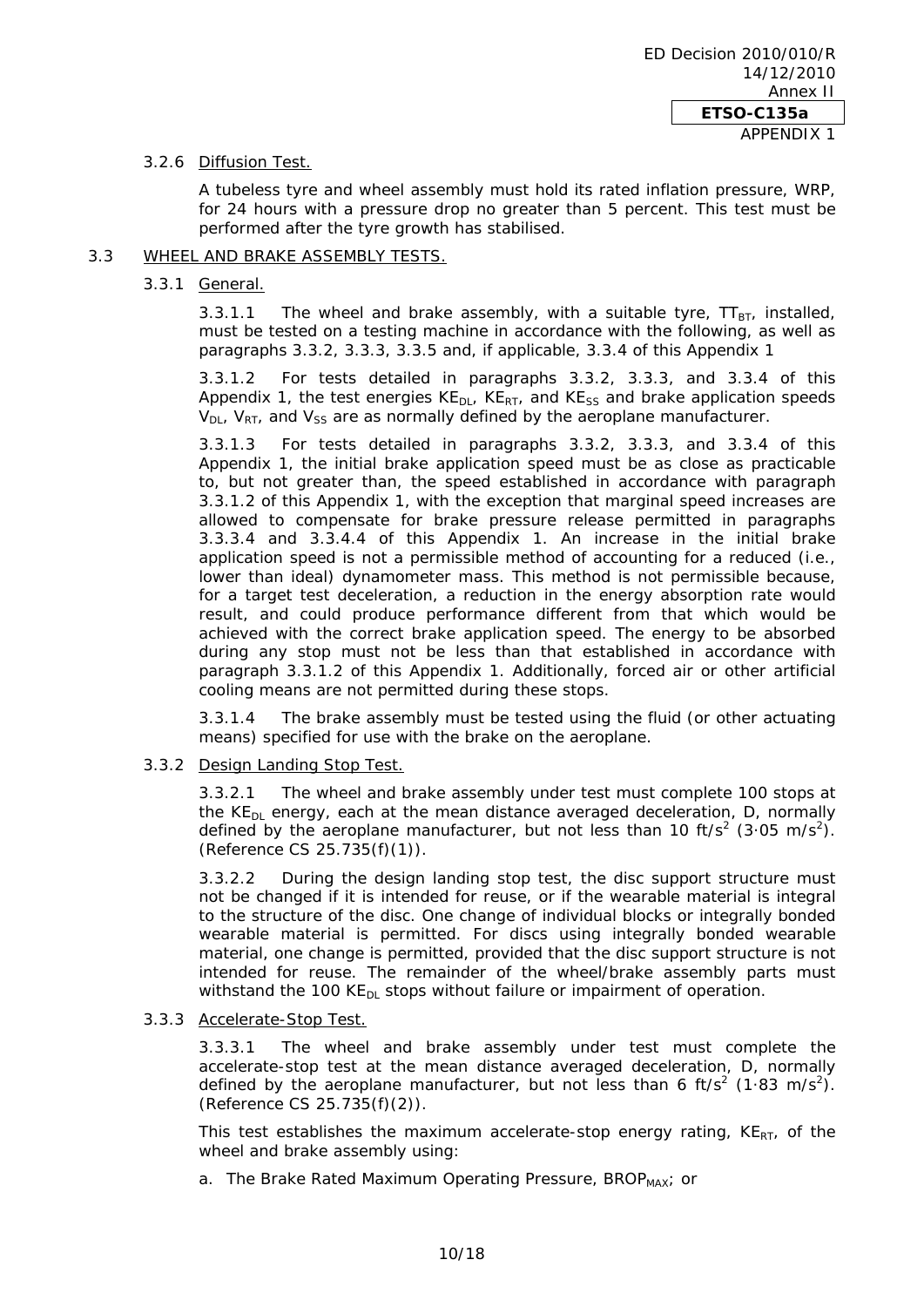APPENDIX 1

b. The maximum brake pressure consistent with the aeroplane's braking pressure limitations (e.g. tyre/runway drag capability based on substantiated data).

3.3.3.2 For the accelerate-stop test, the tyre, wheel, and brake assembly must be tested at  $KE_{RT}$  for both a new brake and a fully worn brake.

a. A new brake is defined as a brake on which less than 5 percent of the usable wear range of the heat sink has been consumed.

b. A worn brake is defined as a brake on which the usable wear range of the heat sink has already been fully consumed to BRWL.

The proportioning of wear through the brake for the various friction pairs for this test must be based on service wear experience or wear test data of an equivalent or similar brake. Either operationally worn or mechanically worn brake components may be used. If mechanically worn components are used, it must be shown that they can be expected to provide similar results to operationally worn components. The test brake must be subjected to a sufficient number and type of stops to ensure that the brake's performance is representative of in-service use; at least one of these stops, with the brake near the fully worn condition, must be a design landing stop.

3.3.3.3 At the time of brake application, the temperatures of the tyre, wheel, and brake, particularly the heat sink, must, as closely as practicable, be representative of a typical in-service condition. Preheating by taxi stops is an acceptable means.

These temperatures must be based on a rational analysis of a braking cycle, taking into account a typical brake temperature at which an aeroplane may be dispatched from the ramp, plus a conservative estimate of heat sink temperature change during subsequent taxiing and takeoff acceleration, as appropriate.

Alternatively, in the absence of a rational analysis, the starting heat sink temperature must be that resulting from the application of 10 percent  $KE_{RT}$  to the tyre, wheel and brake assembly, initially at not less than normal ambient temperature (59° F/15° C).

3.3.3.4 A full stop demonstration is not required for the accelerate-stop test. The test brake pressure may be released at a test speed of up to 23 mph (10 m/s). In this case, the initial brakes-on speed must be adjusted such that the energy absorbed by the tyre, wheel and brake assembly during the test is not less than the energy absorbed if the test had commenced at the specified speed and continued to zero ground speed.

3.3.3.5 Within 20 seconds of completion of the stop, or of the brake pressure release in accordance with paragraph 3.3.3.4 of this Appendix 1, the brake pressure must be adjusted to the Brake Rated Maximum Parking Pressure, BRPP<sub>MAX</sub>, and maintained for at least 3 minutes (Reference CS  $25.735(q)$ ).

No sustained fire that extends above the level of the highest point of the tyre is allowed before 5 minutes have elapsed after application of parking brake pressure; until this time has elapsed, neither fire fighting means nor coolants may be applied.

The time of initiation of tyre pressure release (e.g., by wheel fuse plug), if applicable, is to be recorded. The sequence of events described in paragraphs 3.3.3.4 and 3.3.3.5 of this Appendix 1 is illustrated in figure 3-1.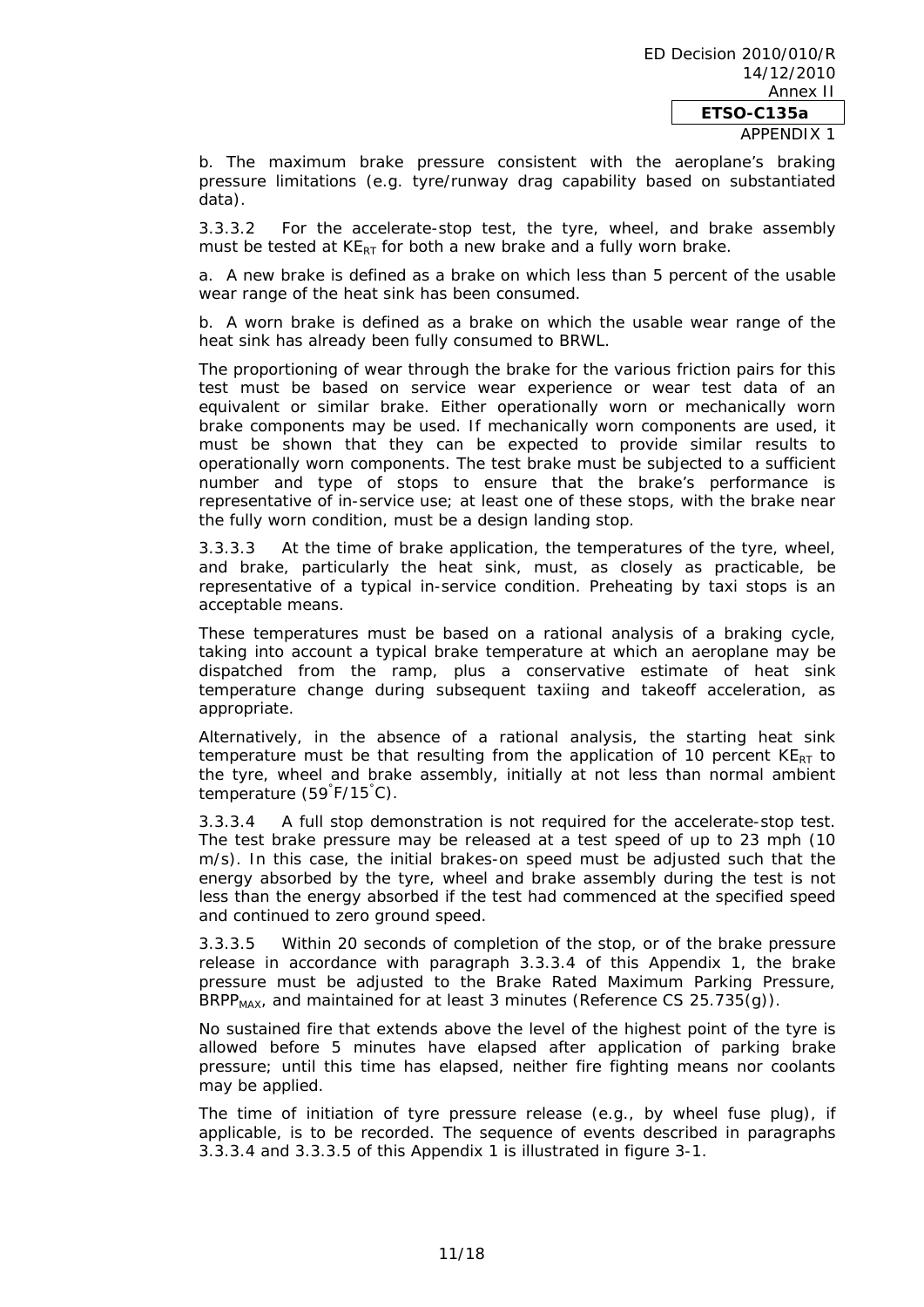# 3.3.4 Most Severe Landing Stop Test.

3.3.4.1 The wheel and brake assembly under test must complete the most severe landing braking condition expected on the aeroplane as normally defined by the aeroplane manufacturer. This test is not required if the testing required in paragraph 3.3.3 of this Appendix 1 is more severe or the condition is shown to be extremely improbable, normally by the aeroplane manufacturer.

This test establishes, if required, the maximum energy rating,  $KE_{SS}$ , of the wheel/brake assembly for landings under abnormal conditions using:

a. The Brake Rated Maximum Operating Pressure, BROP<sub>MAX</sub>; or

b. The maximum brake pressure consistent with an aeroplane's braking pressure limitations (e.g. tyre/runway drag capability based on substantiated data).

3.3.4.2 For the most severe landing stop test, the tyre, wheel and brake assembly must be capable of absorbing the test energy,  $KE_{SS}$ , with a brake on which the usable wear range of the heat sink has already been fully consumed to BRWL (Reference CS 25.735(f)(3)).

The proportioning of wear through the brake for the various friction pairs for this test must be based on service wear experience or wear test data of an equivalent or similar brake. Either operationally worn or mechanically worn brake components may be used. If mechanically worn components are used, it must be shown that they can be expected to provide similar results to operationally worn components. The test brake must be subjected to a sufficient number and type of stops to ensure that the brake's performance is representative of in-service use; at least one of these stops with the brake near the fully worn condition, must be a design landing stop.

3.3.4.3 At the time of brake application, the temperatures of the tyre, wheel, and brake, particularly the heat sink, must, as closely as practicable, be representative of a typical in-service condition. Preheating by taxi stops is an acceptable means.

These temperatures must be based on a rational analysis of a braking cycle, taking into account a typical brake temperature at which the aeroplane may be dispatched from the ramp, plus a conservative estimate of heat sink temperature change during taxi, takeoff, and flight, as appropriate.

Alternatively, in the absence of a rational analysis, the starting heat sink temperature must be that resulting from the application of 5 percent  $KE_{RT}$  to the tyre, wheel and brake assembly initially at not less than normal ambient temperature (59° F/15° C).

3.3.4.4 A full stop demonstration is not required for the most severe landingstop test. The test brake pressure may be released at a test speed of up to 20 knots. In this case, the initial brakes-on speed must be adjusted such that the energy absorbed by the tyre, wheel, and brake assembly during the test is not less than the energy absorbed if the test had commenced at the specified speed and continued to zero ground speed.

3.3.4.5 Within 20 seconds of completion of the stop, or of the brake pressure release in accordance with paragraph 3.3.4.4 of this Appendix 1, the brake pressure must be adjusted to the Brake Rated Maximum Parking Pressure, BRPP<sub>MAX</sub>, and maintained for at least 3 minutes.

No sustained fire that extends above the level of the highest point of the tyre is allowed before 5 minutes have elapsed after application of parking brake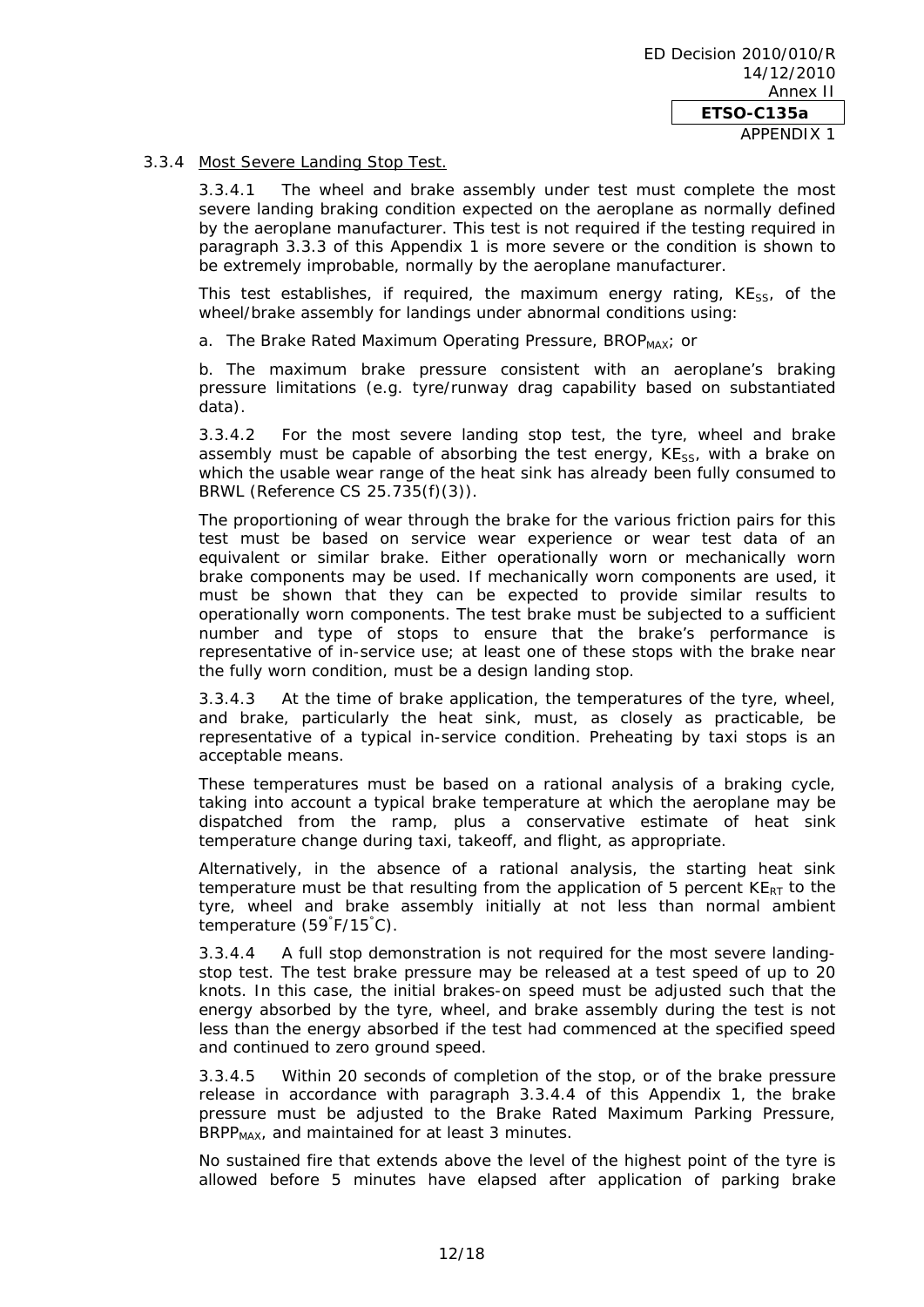pressure; until this time has elapsed, neither fire fighting means nor coolants may be applied.

The time of initiation of tyre pressure release (e.g., by wheel fuse plug), if applicable, is to be recorded. The sequence of events described in paragraphs 3.3.4.4 and 3.3.4.5 of this Appendix 1 is illustrated in Figure 3-2.

#### 3.3.5 Structural Torque Test.

The Wheel/Brake Rated Structural Torque,  $ST_{R}$ , is equal to the torque demonstrated in the test defined in 3.3.5.1 of this Appendix 1.

3.3.5.1 Apply to the wheel, brake and tyre assembly, the radial load S and the drag load corresponding to the torque specified in paragraph 3.3.5.2 or 3.3.5.3 of this Appendix 1, as applicable, for at least 3 seconds. Rotation of the wheel must be resisted by a reaction force transmitted through the brake, or brakes, by the application of at least Brake Rated Maximum Operating Pressure, BROP<sub>MAX</sub>, or equivalent. If such pressure or its equivalent is insufficient to prevent rotation, the friction surface may be clamped, bolted, or otherwise restrained while applying the pressure. A fully worn brake configuration, BRWL, must be used for this test. The proportioning of wear through the brake for the various friction pairs for this test must be based on service wear experience of an equivalent or similar brake or test machine wear test data. Either operationally worn or mechanically worn brake components may be used. An actuating fluid other than that specified for use on the aeroplane may be used for the structural torque test

3.3.5.2 For landing gear with one wheel per landing gear strut, the torque is  $1.2(SxR)$ .

3.3.5.3 For landing gear with more than one wheel per landing gear strut, the torque is 1·44(SxR).

3.3.5.4 The wheel and brake assembly must support the loads without failure for at least 3 seconds.

# 3.3.6 Wheel to Brake Clearance

There must be no interference in any critical areas between the wheel and brake assembly (with fittings) up to limit load conditions, taking into account the axle angular orientation. Lack of interference can be established by analyses and/or tests. If chosen, testing shall be conducted per the following methods:

# 3.3.6.1 Radial Limit Load Wheel and Brake Clearance Test.

With a suitable tyre, TTWT, installed, mount the wheel and brake on a suitable axle, and position it against a flat, non-deflecting surface. The wheel axle must have the same angular orientation to the non-deflecting surface that it will have to a flat runway when it is mounted on an airplane and is under the maximum radial limit load, L.

Inflate the tyre to the pressure recommended for the Wheel Rated Static Load, S, with gas and/or liquid. If liquid inflation is used, liquid must be bled off to obtain the same tire deflection that would result if gas inflation were used. Liquid pressure must not exceed the pressure that would develop if gas inflation were used and the tyre was deflected to its maximum extent. Load the wheel through its axle with the load applied perpendicular to the flat, non-deflecting surface. Reference CS 25.471 through 25.511, as appropriate. If the radial limit load of paragraph 3.3.6.2 of this Appendix 1 is equal to or greater than the radial limit load specified in this paragraph, the test specified in this paragraph may be omitted.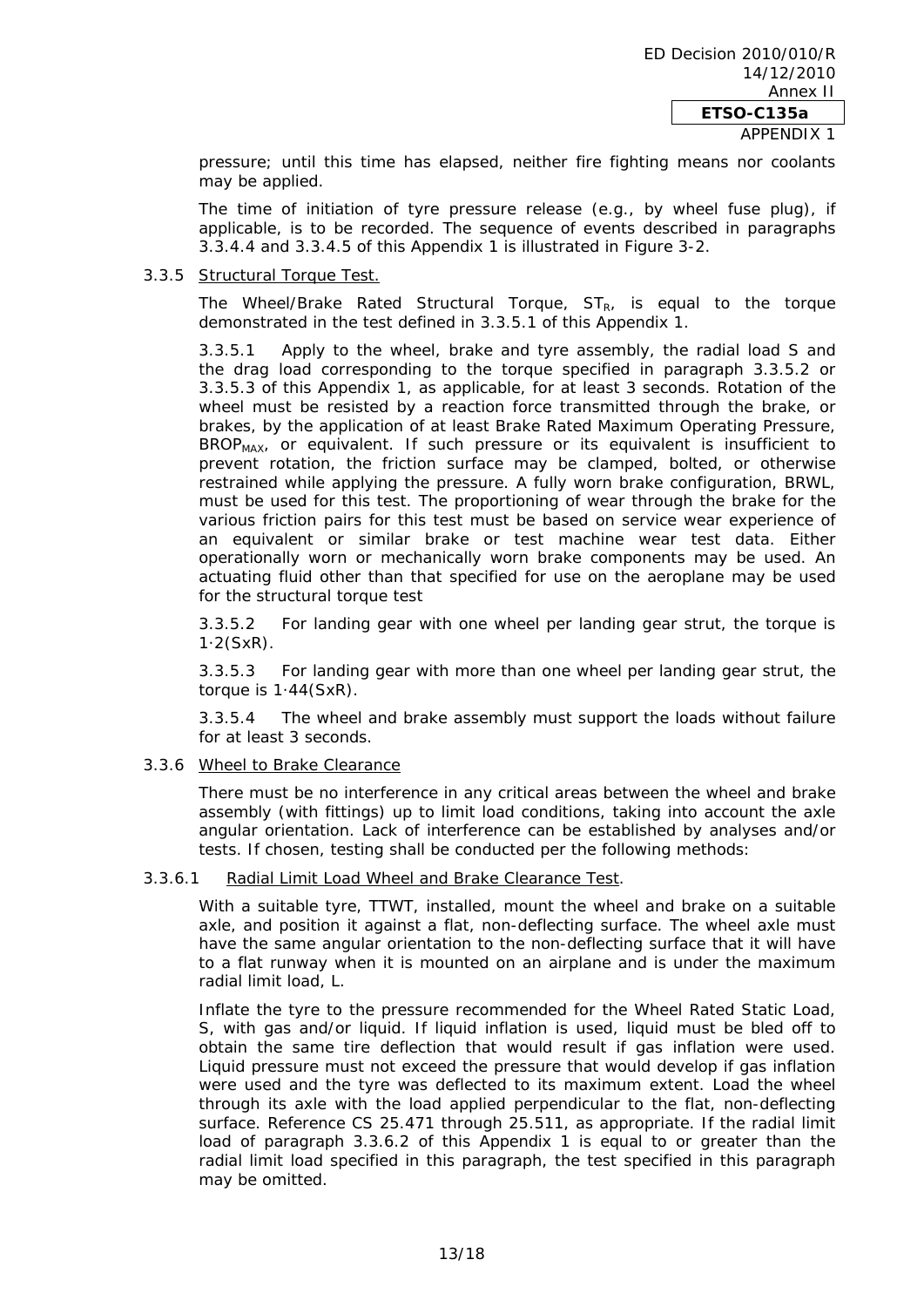# APPENDIX 1

Determine the most critical wheel orientation with respect to the non-deflecting surface. Apply the load with the tire loaded against the non-deflecting surface. If multiple critical orientations are determined, repeat the testing for each critical orientation. The bearing cups, cones, and rollers used in operation must be used for this loading. If at a point of loading during the test bottoming of the tire occurs, then the tire pressure may be increased an amount sufficient only to prevent bottoming.

# 3.3.6.2 Combined Limit Load Wheel and Brake Clearance Test.

With a suitable tyre,  $TT_{WT}$ , installed, mount the wheel and brake on a suitable axle, and position it against a flat, non-deflecting surface. The wheel axle must have the same angular orientation to the non-deflecting surface that it will have to a flat runway when it is mounted on an airplane and is under the maximum radial limit load, L. Apply to the wheel and tyre assembly radial and side loads not less than the respective ground limit loads. Reference, CS 25.485, 25.495, 25.497, and 25.499, as appropriate.

If at a point of loading during the test bottoming of the tyre occurs, then the tyre pressure may be increased an amount sufficient only to prevent bottoming.

Determine the most critical wheel orientation with respect to the non-deflected surface.

Apply the load with the tyre loaded against the non-deflecting surface with the wheel in the most critical orientation.

The bearing cups, cones, and rollers used in operation must be used in this test.

A tube may be used in a tubeless tire only when it has been demonstrated that pressure will be lost due to the inability of a tyre bead to remain properly positioned under the load. The wheel must be tested for the most critical inboard and outboard side loads. If multiple critical orientations are determined to apply, repeat the testing for each critical orientation.

#### 3.4 BRAKE TESTS.

The brake assembly must be tested using the fluid (or other actuating means) specified for use with the brake on the aeroplane. It must be substantiated that standard production samples of the brake will pass the following tests:

#### 3.4.1 Yield & Overpressure Test.

The brake must withstand a pressure equal to  $1.5$  times BRP<sub>MAX</sub> for at least 5 minutes without permanent deformation of the structural components under test.

The brake, with actuator piston(s) extended to simulate a maximum worn condition, must, for at least 3 seconds, withstand hydraulic pressure equal to 2·0 times the Brake Rated Maximum Pressure,  $BR_{MAX}$ , available to the brakes. If necessary, piston extension must be adjusted to prevent contact with retention devices during this test.

#### 3.4.2 Endurance Test.

A brake assembly must be subjected to an endurance test during which structural failure or malfunction must not occur. If desired, the heat sink components may be replaced by a reasonably representative dummy mass for this test.

The test must be conducted by subjecting the brake assembly to 100,000 cycles of an application of the average of the peak brake pressures needed in the design landing stop test (paragraph 3.3.2 of this Appendix 1) and release to a pressure not exceeding the Brake Rated Retraction Pressure,  $BRP_{RET}$ . The pistons must be adjusted so that 25,000 cycles are performed at each of the four positions where the pistons would be at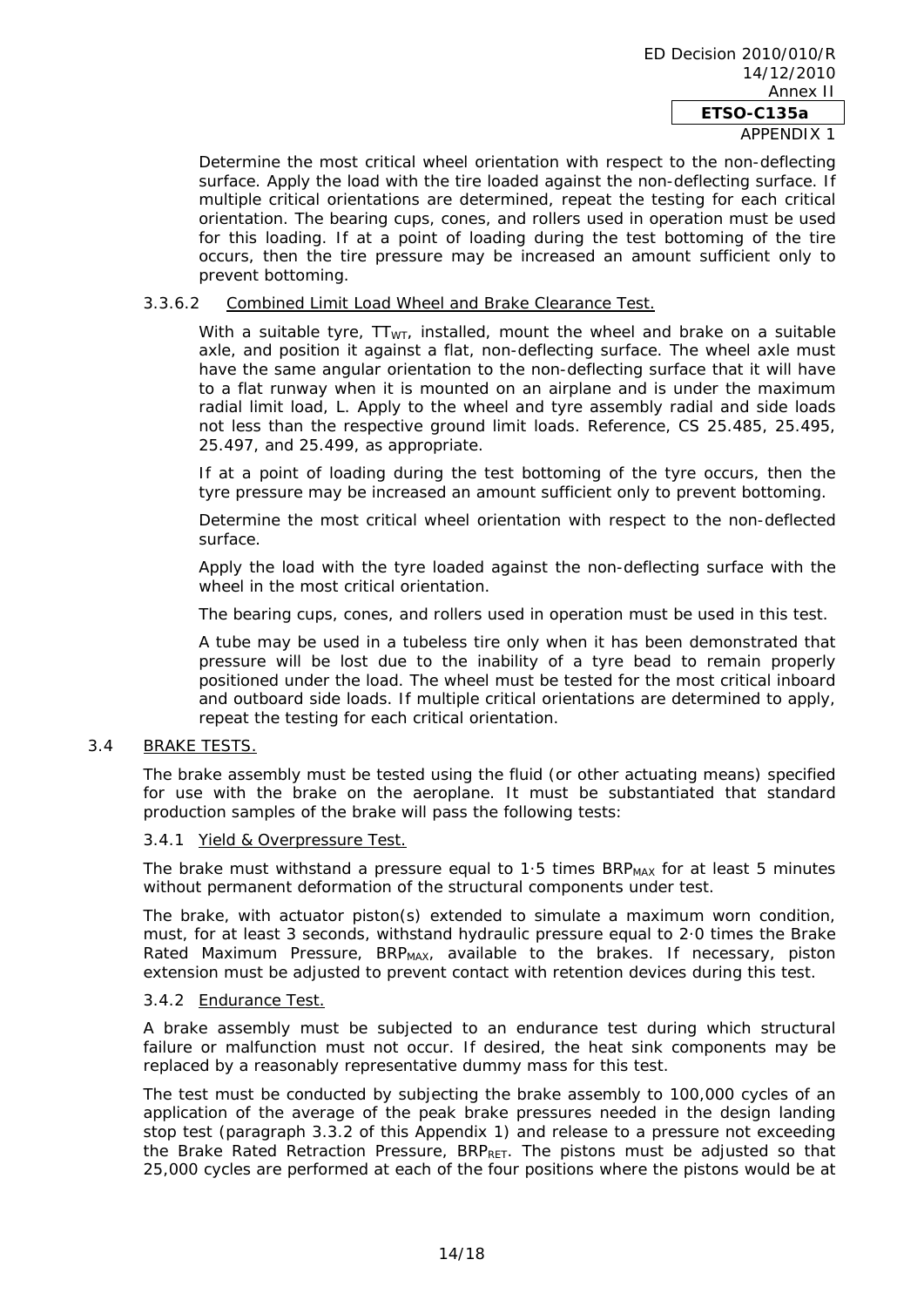rest when adjusted to nominally 25, 50, 75, and 100 percent of the wear limit, BRWL. The brake must then be subjected to 5000 cycles of application of pressure to  $BR_{\text{MAX}}$ and release to BRP<sub>RFT</sub> at the 100 percent wear limit.

Hydraulic brakes must not exceed a total leakage of 5cc during the test.

# 3.4.3 Piston Retention.

The hydraulic pistons must be positively retained without leakage at 1.5 times  $BR_{MAX}$ for at least 10 seconds with the heat sink removed.

#### 3.4.4 Extreme Temperature Soak Test.

Hydraulic brakes must not exceed a total leakage of 5cc during the following tests.

Subject the brake to at least a 24-hour hot soak at the maximum piston housing fluid temperature experienced during a design landing stop test (paragraph 3.3.2 of this Appendix 1), conducted without forced air cooling. While at the hot soak temperature, the brake must be subjected to the application of the average of the peak brake pressures required during the 100 design landing stops and release to a pressure not exceeding BRP<sub>RET</sub> for 1000 cycles, followed by 25 cycles of BROP<sub>MAX</sub> and release to a pressure not exceeding  $BRP_{RFT}$ .

The brake must then be cooled from the hot soak temperature to a cold soak temperature of -40°F (-40°C) and maintained at this temperature for at least 24 hours. While at the cold soak temperature, the brake must be subjected to the application of the average of the peak brake pressures required during the  $KE_{DL}$  stops and release to a pressure not exceeding  $BR_{\text{DET}}$ , for 25 cycles, followed by 5 cycles of  $BROP_{\text{MAX}}$  and release to a pressure not exceeding  $BRP_{RFT}$ .

#### 3.4.5 Leakage Tests (Hydraulic Brakes).

#### 3.4.5.1 Static Leakage Test.

The brake must be subjected to a pressure equal to  $1.5$  times BRP<sub>MAX</sub> for at least  $5$ minutes. The brake pressure must then be adjusted to an operating pressure of 5 psig (35 kPa) for at least 5 minutes. There must be no measurable leakage (less than one drop) during this test.

#### 3.4.5.2 Dynamic Leakage Test.

The brake must be subjected to 25 applications of BRP<sub>MAX</sub>, each followed by the release to a pressure not exceeding  $BRP_{RET}$ . Leakage at static seals must not exceed a trace. Leakage at moving seals must not exceed one drop of fluid per each 3 inches (76mm) of peripheral seal length.

#### **CHAPTER 4**

# **DATA REQUIREMENTS**

- 4.1 The applicant must provide the following data with any application for approval of equipment.
	- 4.1.1 The following wheel and brake assembly ratings:

a. Wheel Ratings.

Wheel Rated Static Load, S, Wheel Rated Inflation Pressure, WRP, Wheel Rated Tyre Loaded Radius, R. Wheel Rated Maximum Limit Load, L, Wheel Rated Tyre Size, TS<sub>WR</sub>.

b. Wheel/Brake and Brake Ratings.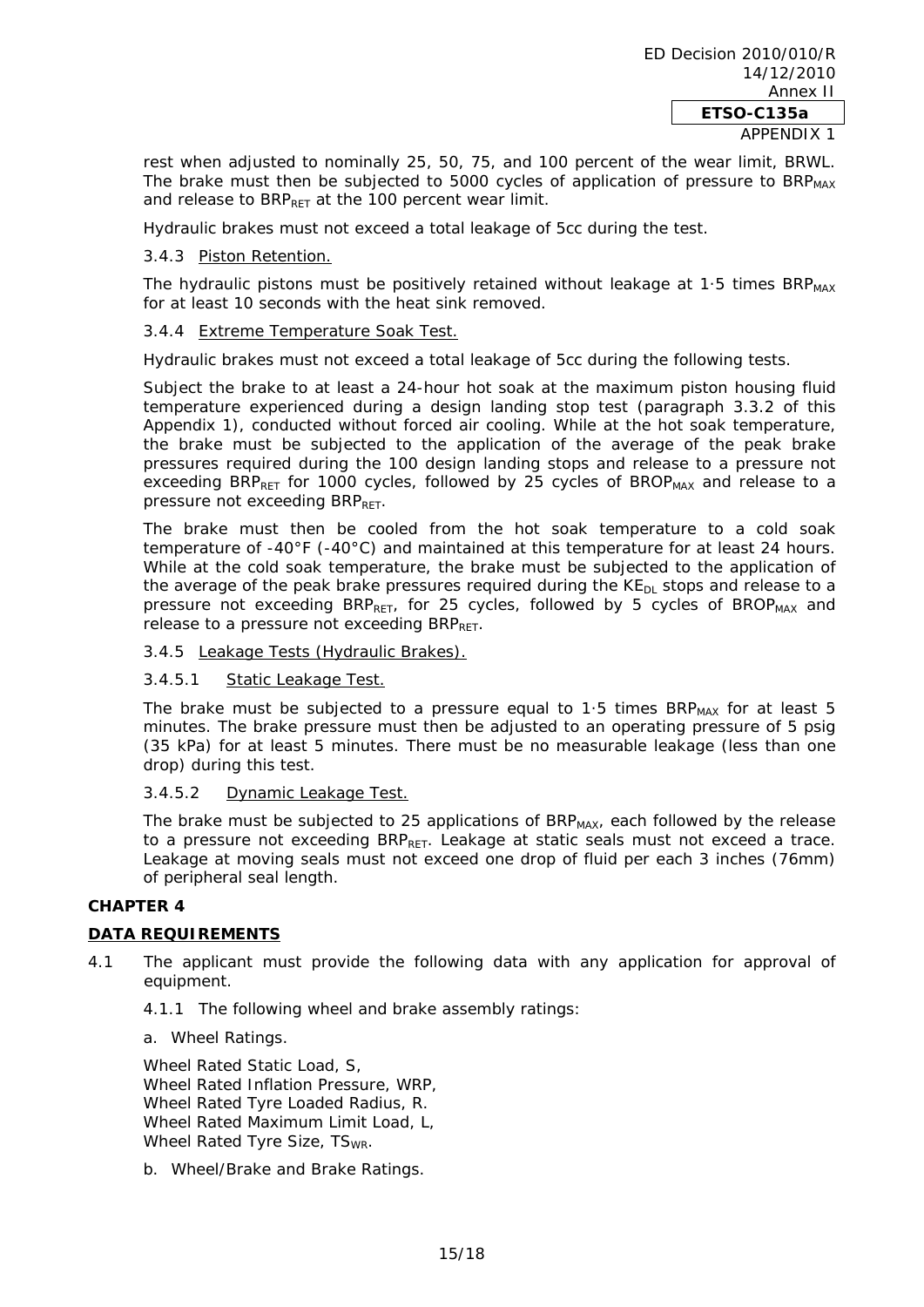Wheel/Brake Rated Design Landing Energy,  $KE<sub>DL</sub>$  and associated brakes-on-speed,  $V<sub>DL</sub>$ Wheel/Brake Rated Accelerate-Stop Energy,  $KE_{RT}$ , and associated brakes-on-speed,  $V_{RT}$ Wheel/Brake Rated Most Severe Landing Stop Energy, KE<sub>ss</sub>, and associated brakes-onspeed,  $V_{SS}$  (if applicable),

Brake Rated Maximum Operating Pressure, BROP<sub>MAX</sub>, Brake Rated Maximum Pressure, BRP<sub>MAX</sub>, Brake Rated Retraction Pressure, BRPRET, Wheel/Brake Rated Structural Torque,  $ST_R$ , Rated Design Landing Deceleration,  $D_{DL}$ Rated Accelerate-Stop Deceleration, D<sub>RT</sub>, Rated Most Severe Landing Stop Deceleration,  $D_{SS}$  (if applicable), Brake Rated Tyre Size, TS<sub>BR</sub>, Brake Rated Wear Limit, BRWL.

- 4.1.2 The weight of the wheel or brake, as applicable.
- 4.1.3 Specification of hydraulic fluid used, as applicable.
- 4.1.4 One copy of the test report showing compliance with the test requirements.

NOTE: When test results are being recorded for incorporation in the compliance test report, it is not sufficient to note merely that the specified performance was achieved. The actual numerical values obtained for each of the parameters tested must be recorded, except where tests are pass/fail in character.

4.2 Prior to entry into service, a component maintenance manual (CMM), covering periodic maintenance, calibration, and repair, for the continued airworthiness of installed wheels and wheel and brake assemblies, including recommended inspection intervals and service life.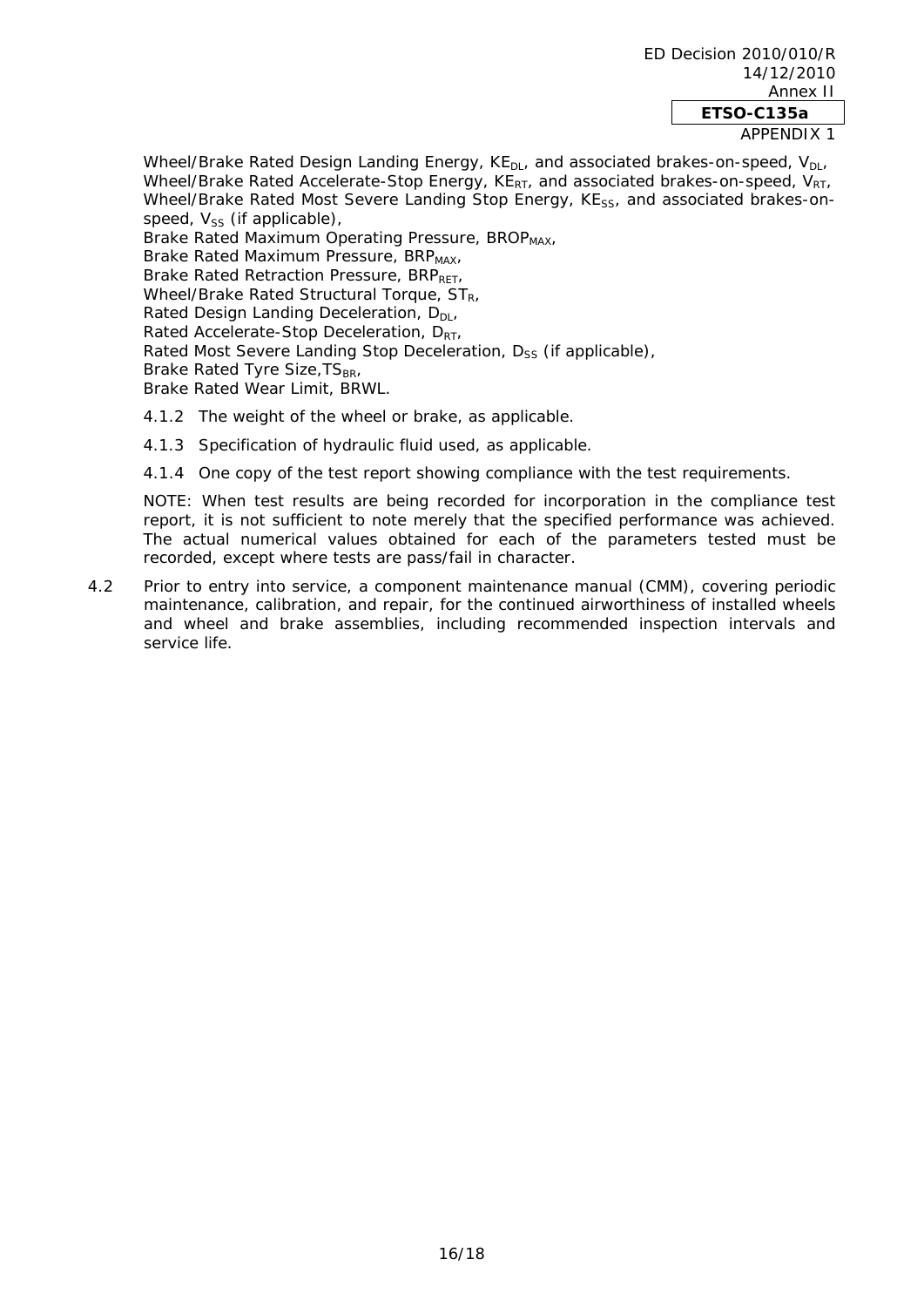

ED Decision 2010/010/R

14/12/2010

**Figure 3-1. Taxi, Accelerate-Stop, Park Test Sequence**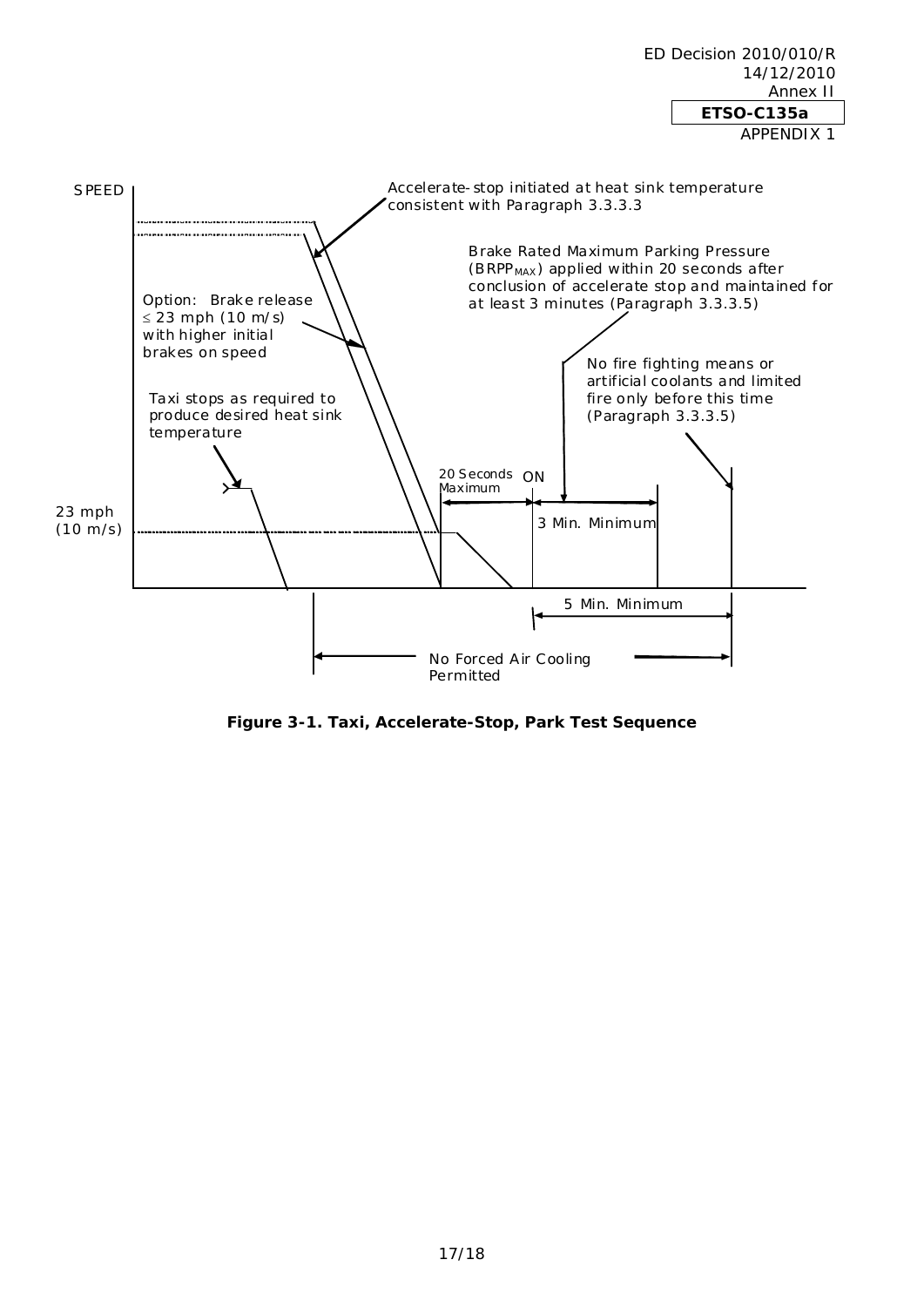# Annex II **ETSO-C135a**  APPENDIX 1 Brake Rated Maximum Parking Pressure (BRPP<sub>MAX</sub>) applied within 20 seconds after conclusion of the stop and maintained for at least 3 minutes (Paragraph 3.3.4.5) No Forced Air Cooling Permitted 3 Min. Minimum 5 Min. Minimum 20 Seconds ON No fire fighting means or artificial coolants and limited fire only before this time (Paragraph 3.3.4.5) SPEED Taxi stops as required to produce desired heat sink temperature Most severe landing stop initiated at heat sink temperature consistent with Paragraph 3.3.4.3 23 mph (10 m/s) Maximum Option: Brake release  $\leq$  23 mph (10 m/s) with higher initial brakes on speed

ED Decision 2010/010/R

14/12/2010

**Figure 3-2. Most Severe Landing-Stop, Park Test Sequence**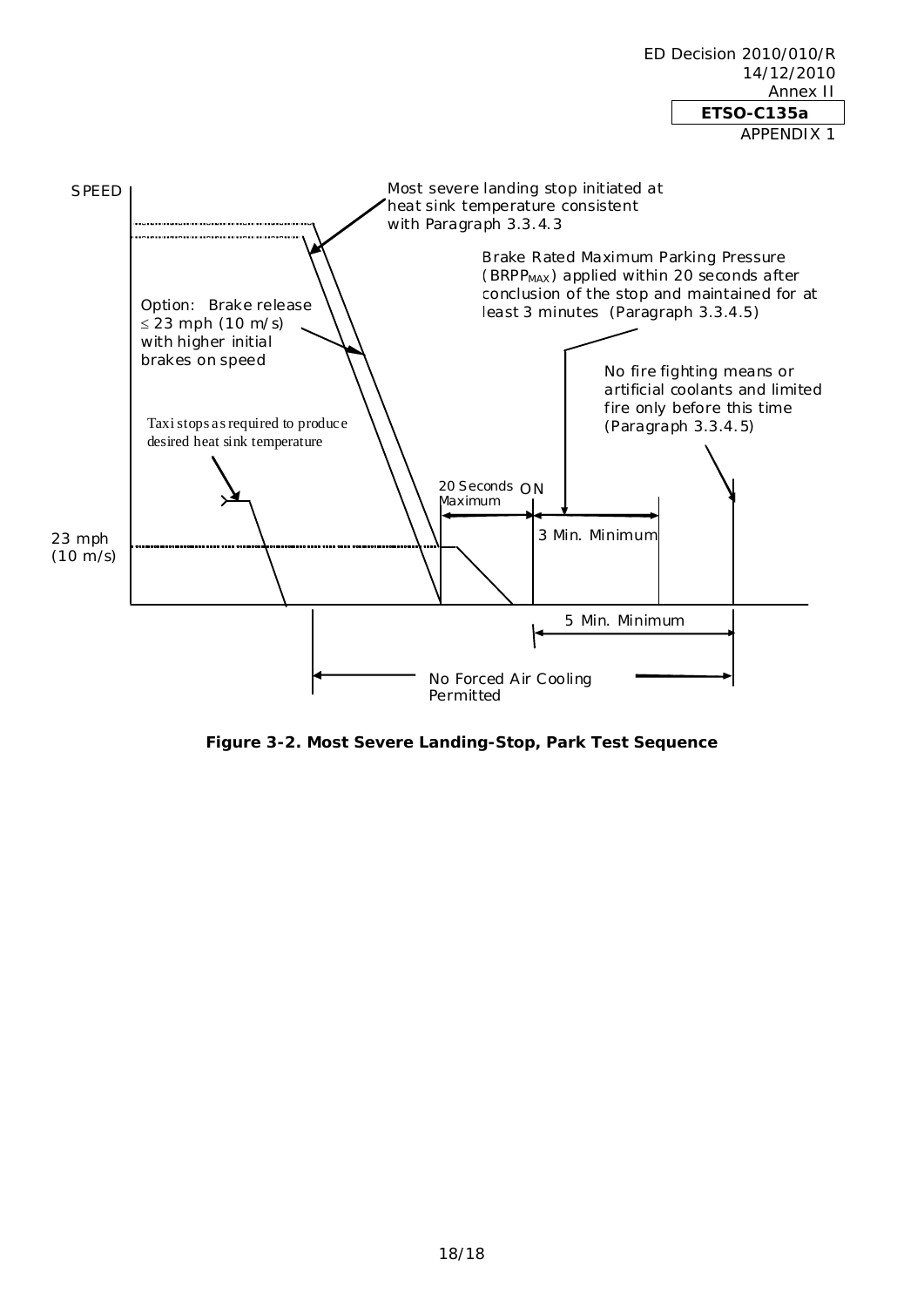ED Decision 2010/010/R 14/12/2010 Annex II **ETSO-C135a**  APPENDIX 2

#### **APPENDIX 2.**

# **MPS FOR LARGE AEROPLANE WHEEL AND BRAKE ASSEMBLIES FOR ELECTRICALLY ACTUATED BRAKES**

### **CHAPTER 1**

#### **INTRODUCTION**

#### 1.1 PURPOSE AND SCOPE.

This Minimum Performance Specification defines the minimum performance standards for wheels, brakes, and wheel and brake assemblies to be used on aeroplanes certificated under CS-25. Compliance with this specification is not considered approval for installation on any Large Aeroplane.

#### 1.2 APPLICATION.

Compliance with this minimum specification by the applicant is required as a means of assuring that the equipment will have the capability to satisfactorily perform its intended function(s).

**Note:** Certain performance capabilities may be affected by aeroplane operational characteristics and other external influences. Consequently, anticipated aeroplane braking performance should be verified by aeroplane testing.

#### 1.3 COMPOSITION OF EQUIPMENT.

The words "equipment" or "brake assembly" or "wheel assembly," as used in this document, include all components that form part of the particular unit.

For example, a wheel assembly typically includes a hub or hubs, bearings, flanges, drive bars, heat shields, and fuse plugs. A brake assembly typically includes a backing plate, torque tube, electro-mechanical actuators, pressure plate, heat sink, temperature sensor, and other axle mounted components integral to the braking activity.

For the purpose of this specification, the interface boundaries of the equipment are the wheel and brake attachments to the landing gear and the electrical connectors to the aircraft brake control system.

It should not be inferred from these examples that each wheel assembly and brake assembly will necessarily include either all or any of the above example components; the actual assembly will depend on the specific design chosen by the applicant.

#### 1.4 DEFINITIONS AND ABBREVIATIONS.

#### 1.4.1 Brake Lining.

Brake lining is individual blocks of wearable material, discs that have wearable material integrally bonded to them, or discs in which the wearable material is an integral part of the disc structure.

# 1.4.2 BOP – Brake Off Position

BOP is a retracted EMA position that permits free rotation of the wheel and brake assembly after a brake application and release cycle.

#### 1.4.3 BRWL - Brake Rated Wear Limit.

BRWL is the brake maximum wear limit to ensure compliance with paragraph 3.3.3, and, if applicable, paragraph 3.3.4 of this Appendix 2.

# 1.4.4 D - Distance Averaged Deceleration.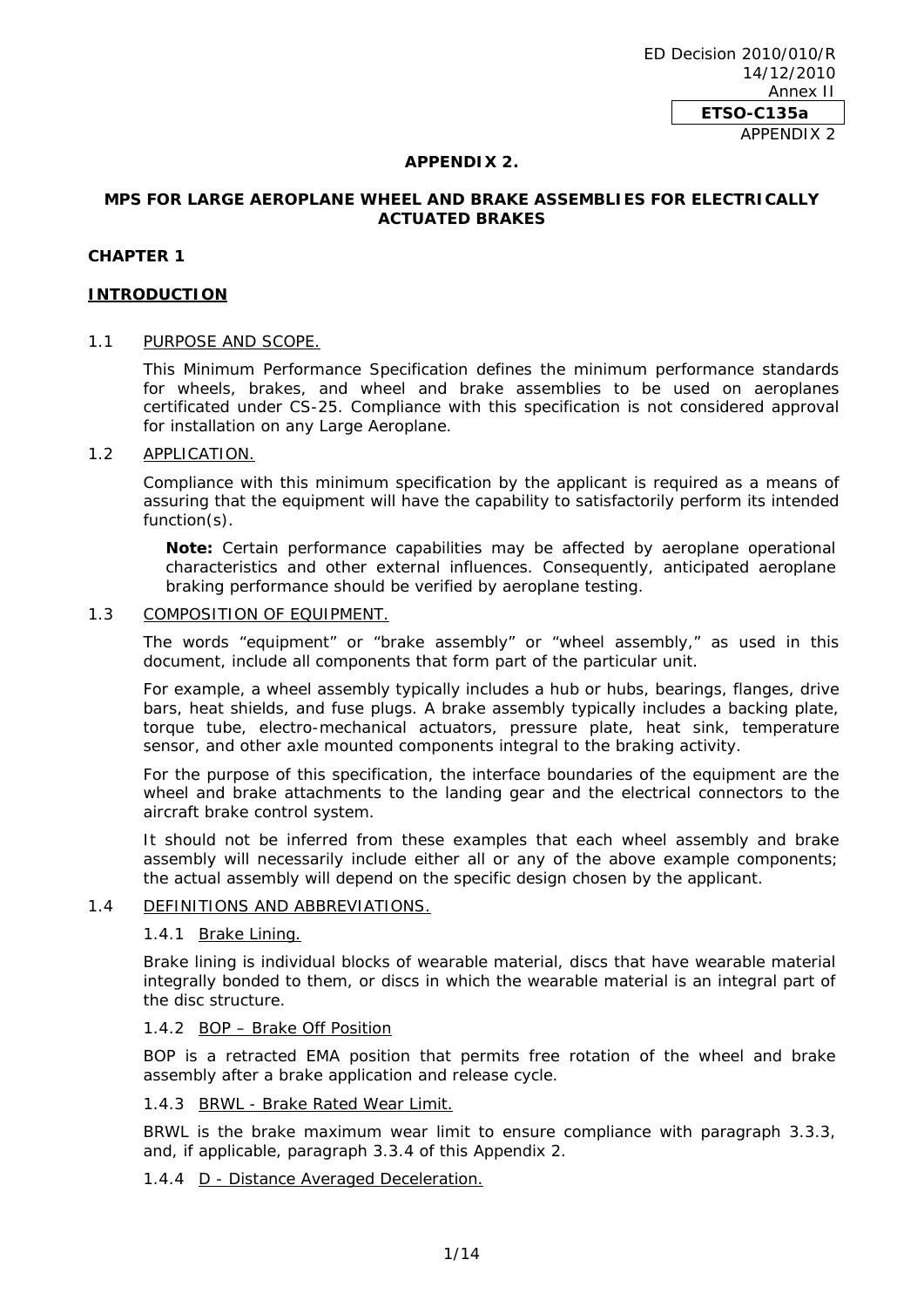D = (Initial brakes-on speed)<sup>2</sup> - (Final brakes-on speed)<sup>2</sup>)/(2(braked flywheel distance))

D is the distance averaged deceleration to be used in all deceleration calculations.

1.4.5 D<sub>DL</sub> - Rated Design Landing Deceleration.

 $D_{DL}$  is the minimum of the distance averaged decelerations demonstrated by the wheel, brake and tire assembly during the 100 KE<sub>DL</sub> stops in paragraph 3.3.2 of this Appendix  $\mathcal{L}$ 

# 1.4.6 D<sub>RT</sub> - Rated Accelerate-Stop Deceleration.

 $D_{RT}$  is the minimum of the distance averaged decelerations demonstrated by the wheel, brake, and tire assembly during the  $KE_{RT}$  stops in paragraph 3.3.3 of this Appendix 2.

#### 1.4.7 D<sub>SS</sub> - Rated Most Severe Landing Stop Deceleration.

 $D_{SS}$  is the distance averaged deceleration demonstrated by the wheel, brake and tire assembly during the  $KE_{SS}$  Stop in paragraph 3.3.4 of this Appendix 2.

#### 1.4.8 EMA – Electro-Mechanical Actuator

The EMA is the brake subassembly, typically comprised of but not limited to, the ball screw or roller screw, electric motor, and gear train that converts electrical power to brake clamping force.

#### 1.4.9 Heat Sink.

The heat sink is the mass of the brake that is primarily responsible for absorbing energy during a stop. For a typical brake, this would consist of the stationary and rotating disc assemblies.

#### 1.4.10 I<sub>BMAX</sub> - Maximum Brake Current

 $I<sub>BMAX</sub>$  is the maximum current drawn by the brake in the most critical of the dynamic tests of paragraph 3.3.3 or 3.3.4 of this Appendix 2.as determined by test or analysis of test results.

#### 1.4.11 I<sub>SMAX</sub> - Maximum Brake System Current

I<sub>SMAX</sub> is the maximum current the aircraft brake control system can deliver to the brake assembly in normal operation.

#### 1.4.12 KE<sub>D</sub>L - Wheel/Brake Rated Design Landing Stop Energy.

 $KE<sub>DI</sub>$  is the minimum energy absorbed by the wheel/brake/tire assembly during every stop of the 100 stop design landing stop test in paragraph 3.3.2 of this Appendix 2.

#### 1.4.13 KE<sub>RT</sub> - Wheel/Brake Rated Accelerate-Stop Energy.

 $KE_{RT}$  is the energy absorbed by the wheel/brake/tire assembly demonstrated in accordance with the accelerate-stop test in paragraph 3.3.3 of this Appendix 2.

# 1.4.14 KE<sub>SS</sub> - Wheel/Brake Rated Most Severe Landing Stop Energy.

 $KE_{SS}$  is the energy absorbed by the wheel/brake/tire assembly demonstrated in accordance with paragraph 3.3.4 of this Appendix 2.

#### 1.4.15 LBMAX - Maximum Brake Load

L<sub>BMAX</sub> is the nominal maximum clamping load the brake is designed to generate with maximum brake control system command under normal conditions established by analysis or test.

#### 1.4.16  $L_{DI}$  - Brake Design Landing Load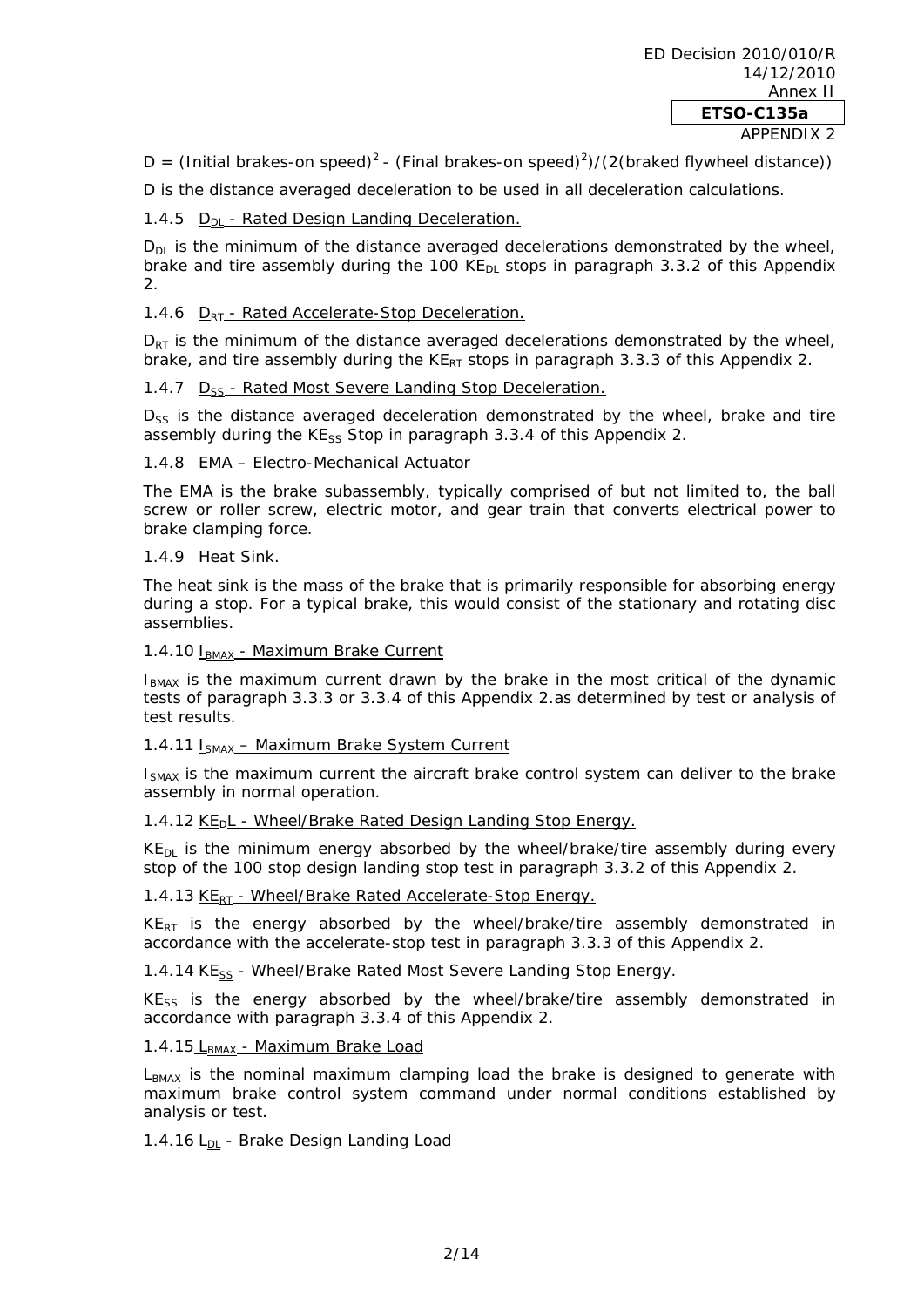$L_{DL}$  is the average of the 100 peak clamping loads generated in the brake assembly during the  $KE_{DL}$  stop test of paragraph 3.3.2 of this Appendix 2 as determined by test or analysis of test results.

# 1.4.17 L<sub>LMT</sub> - Brake Limit Load

 $L_{\text{LMT}}$  is the maximum clamping load the brake structure may be subjected to in its operation which would not result in permanent deformation that would prevent it from performing its intended function.

#### 1.4.18 PBMAX - Maximum EMA Brake Power

 $P<sub>BMAX</sub>$  is the maximum power supplied to the brake during the most critical of the dynamic tests of Section 3 of this Appendix 2 as determined by test or analysis of test results.

#### 1.4.19  $P_{SMAX}$  - Maximum Brake System Power

 $P_{SMAX}$  is the maximum power that is available to the brake assembly from the aircraft brake control system.

#### 1.4.20 PBC – Parking Brake Command

PBC is the configuration to which the EMAs are commanded following a high energy stop as normally defined by the aeroplane manufacturer associated with the parking brake applications in paragraphs 3.3.3.5 and 3.3.4.5 of this Appendix 2.

#### 1.4.21 R - Wheel Rated Tyre Loaded Radius.

R is the static radius at load "S" for the wheel rated tyre size at WRP. The static radius is defined as the minimum distance from the axle centreline to the tyre/ground contact interface.

# 1.4.22 S -Wheel Rated Static Load.

S is the maximum static load (Reference CS 25.731(b)).

# 1.4.23  $ST_R$  - Wheel/Brake Rated Structural Torque.

 $ST_R$  is the maximum structural torque demonstrated in paragraph 3.3.5 of this Appendix 2.

#### 1.4.24  $TS_{BR}$  - Brake Rated Tyre Type(s) and Size(s).

TS<sub>BR</sub> is the tyre type(s) and size(s) used to achieve the  $KE_{DL}$ ,  $KE_{RT}$ , and  $KE_{SS}$  brake ratings.  $TS_{BB}$  must be a tyre type and size approved for installation on the wheel  $(TS_{WR})$ .

# 1.4.25  $TS_{WR}$  - Wheel Rated Tyre Type(s) and Size(s).

 $TS_{WR}$  is the wheel rated tyre type(s) and Size(s) defined for use and approved for installation on the wheel  $(TS_{WR})$ , normally by the aeroplane manufacturer.

# 1.4.26  $TT_{BT}$  - Suitable Tire for Brake Tests.

 $TT_{BT}$  is the rated tire type and size.

 $TT_{BT}$  is the tyre type and size that has been determined as being the most critical for brake performance and/or energy absorption tests. The  $TT_{BT}$  must be a tyre type and size approved for installation on the wheel  $(TS_{WR})$ , normally by the aeroplane manufacturer. The suitable tyre may be different for different tests.

# 1.4.27 V<sub>BMAX</sub> - Maximum EMA Brake Voltage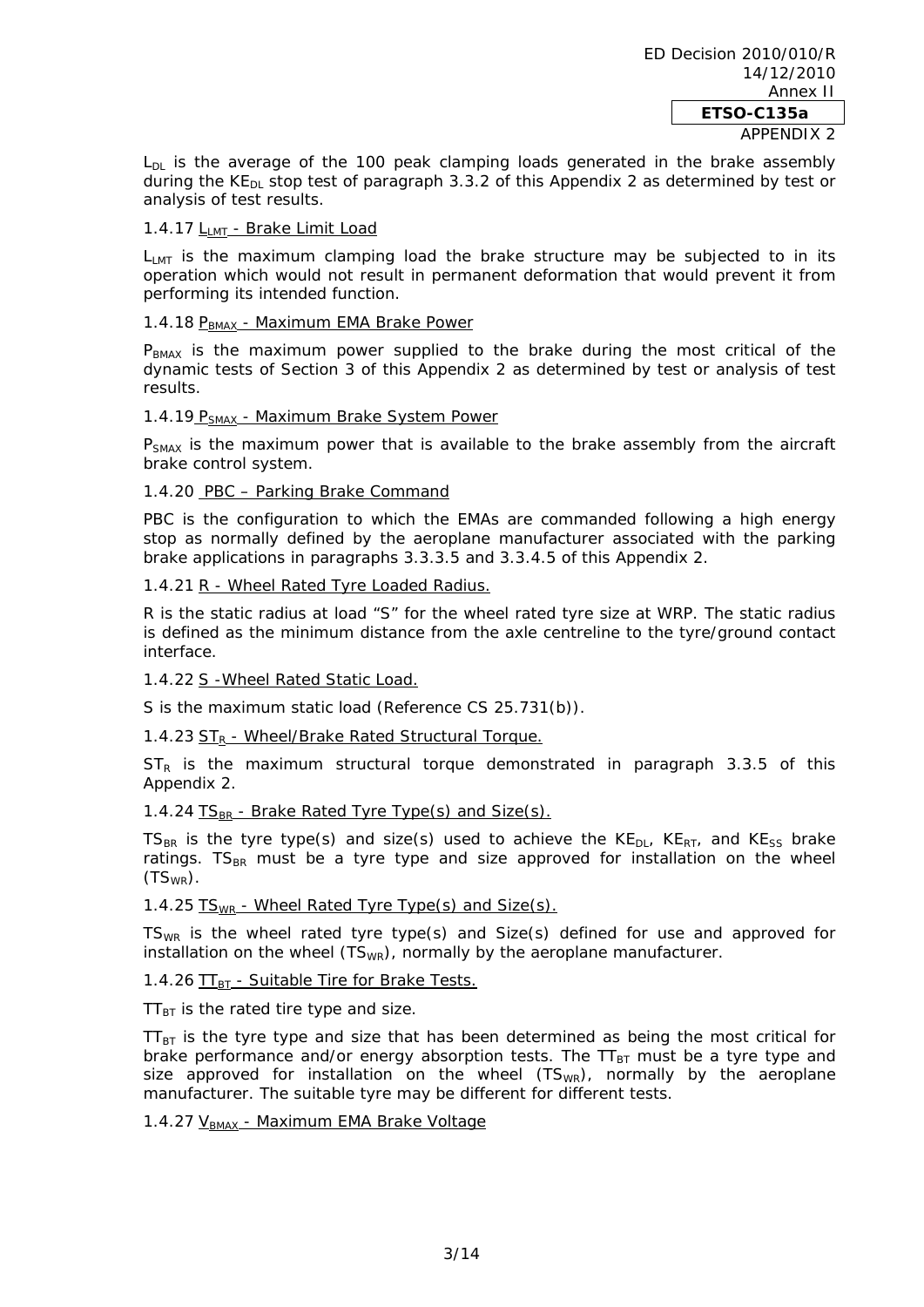$V<sub>BMAX</sub>$  is the maximum voltage applied to the brake assembly during the most critical of the dynamic tests of Section 3 of this Appendix 2 as determined by test or analysis of test results.

# 1.4.28 V<sub>SMAX</sub> - Maximum Brake System Voltage

 $V<sub>SMAX</sub>$  is the maximum voltage that is available to the brake assembly from the aircraft brake control system.

# 1.4.29  $V_{\text{DL}}$  - Wheel/Brake Design Landing Stop Speed

 $V_{\text{DL}}$  is the initial brakes-on speed for a design-landing stop in paragraph 3.3.2 of this Appendix 2.

# 1.4.30  $V_{RT}$  – wheel/brake accelerate-stop speed

 $V_{RT}$  is the initial brakes-on speed used to demonstrate KE<sub>RT</sub> in paragraph 3.3.3 of this Appendix 2.

#### 1.4.31  $V_{ss}$  - wheel/brake most severe landing stop speed

 $V_{SS}$  is the initial brakes-on speed used to demonstrate KE<sub>SS</sub> in paragraph 3.3.4 of this Appendix 2.

# **CHAPTER 2**

# **GENERAL DESIGN SPECIFICATIONS**

#### 2.1 AIRWORTHINESS

The continued airworthiness of the wheels and wheel and brake assemblies must be considered. See paragraph 4 of this Appendix 2 titled "DATA REQUIREMENTS".

# 2.2 FIRE PROTECTION

Except for small parts such as fasteners, seals, grommets, and small electrical parts that would not contribute significantly to the propagation of a fire, all solid materials used must be self-extinguishing. See also paragraphs 2.4.5, 3.3.3.5 and 3.3.4.5 of this Appendix 2.

#### 2.3 DESIGN

Unless shown to be unnecessary by test or analysis, the equipment must comply with the following:

#### 2.3.1 Lubricant Retainers

Lubricant retainers must retain the lubricant under all operating conditions, prevent the lubricant from reaching braking surfaces, and prevent foreign matter from entering the lubricated cavity.

#### 2.3.2 Brake Release And Wear Adjustment

The brake assembly and its control system must provide a suitable means to maintain an appropriate running clearance throughout the entire heat sink wear and thermal range when no braking is commanded.

# 2.3.3 Wear Indicator

A reliable method must be provided for determining when the heat sink is worn to its permissible limit.

#### 2.3.4 Dissimilar Materials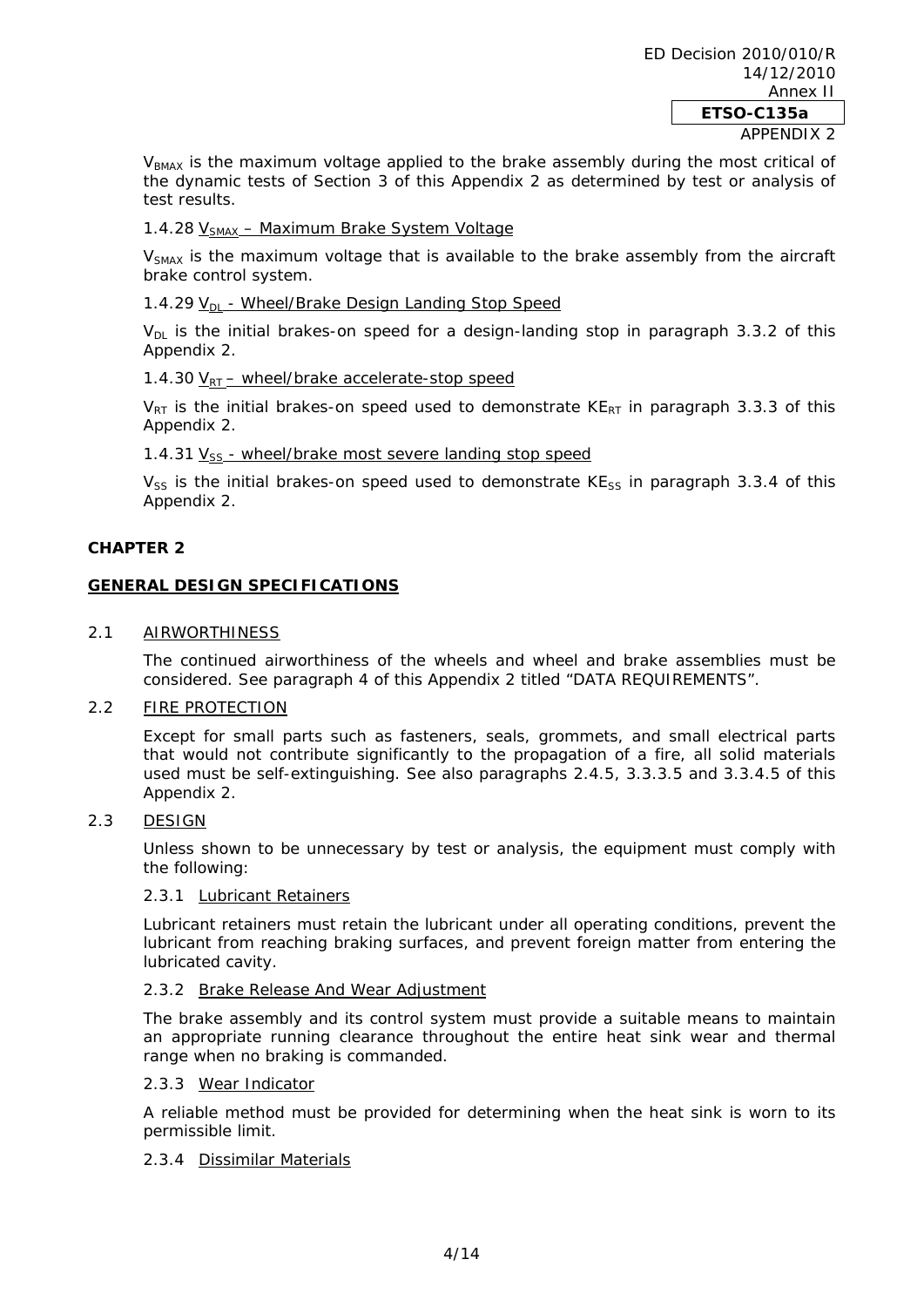APPENDIX 2

When dissimilar materials are used in the construction and the galvanic potential between the materials indicate galvanic corrosion is likely, effective means to prevent the corrosion must be incorporated in the design. In addition, differential thermal expansion must not unduly affect the functioning, load capability, and the fatigue life of the components.

#### 2.3.5 Insulation Resistance

The equipment shall have an adequate insulation resistance level to ensure the design is robust to leakage current paths in accordance with established industry standards.

#### 2.3.6 Dielectric Strength

The equipment shall have a suitable dielectric withstanding capability for the voltages and voltage surges to which it will be subjected in accordance with established industry standards.

#### 2.3.7 Bonding, Grounding

The equipment shall employ suitable electrical bonding and grounding techniques in its design to protect ground personnel and the equipment, from fault currents and from the potentially high voltages that may be present, in accordance with established industry standards.

### 2.4 CONSTRUCTION

The suitability and durability of the materials used for components must be established on the basis of experience or tests. In addition, the materials must conform to approved specifications that ensure the strength and other properties are those that were assumed in the design.

#### 2.4.1 Castings

Castings must be of high quality, clean, sound, and free from blowholes, porosity, or surface defects caused by inclusions, except that loose sand or entrapped gases may be allowed when serviceability is not impaired.

#### 2.4.2 Forgings

Forgings must be of uniform condition, free from blisters, fins, folds, seams, laps, cracks, segregation, and other defects. Imperfections may be removed if strength and serviceability would not be impaired as a result.

#### 2.4.3 Bolts and Studs

When bolts or studs are used for fastening together sections of a wheel or brake, the length of the threads must be sufficient to fully engage the nut, including its locking feature, and there must be sufficient unthreaded bearing area to carry the required load.

# 2.4.4 Environmental Protection

All the components used must be suitably protected against deterioration or loss of strength in service due to any environmental cause, such as weathering, corrosion, and abrasion.

#### 2.4.5 Magnesium Parts

Magnesium and alloys having magnesium, as a major constituent, must not be used on brakes or braked wheels.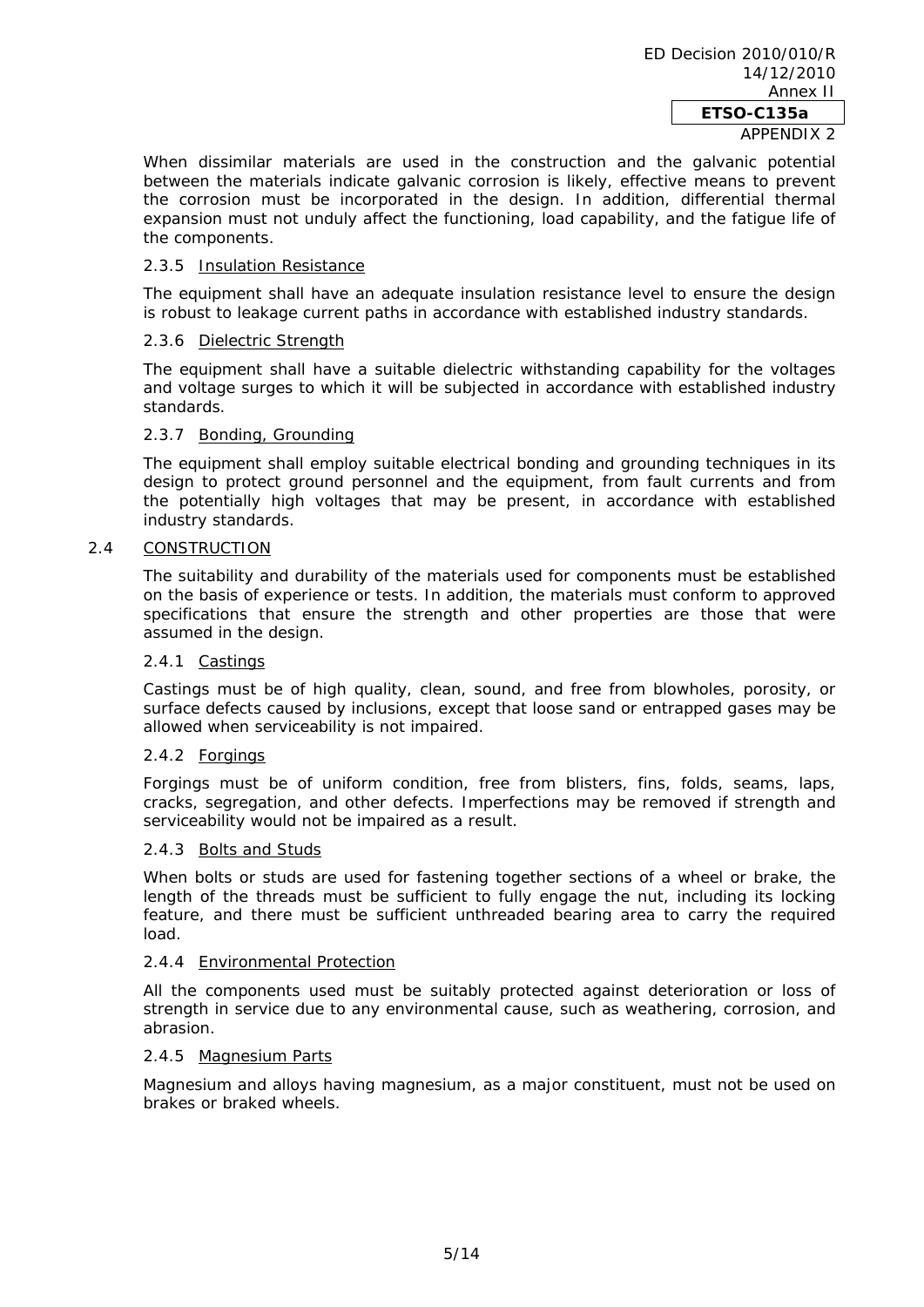#### **CHAPTER 3**

# **MINIMUM PERFORMANCE UNDER STANDARD TEST CONDITIONS**

#### 3.1 INTRODUCTION

The test conditions and performance criteria described in this chapter provide a laboratory means of demonstrating compliance with this ETSO minimum performance standard. The aeroplane manufacturer normally defines relevant test parameter values, however these may also be derived from published aircraft data for applicants for supplementary type certificates (STC).

#### 3.2 WHEEL TESTS

The wheel should be tested, results documented, and reported per Appendix 1, paragraphs 3.2, 4.1.1(a) and 4.1.4.

#### 3.3 WHEEL AND BRAKE ASSEMBLY TESTS.

#### 3.3.1 General

3.3.1.1 The wheel and brake assembly, with a suitable tyre,  $TT_{BT}$ , installed, must be tested on a testing machine in accordance with the following, as well as paragraphs 3.3.2, 3.3.3, 3.3.5 and, if applicable, 3.3.4 of this Appendix 2.

3.3.1.2 For tests detailed in paragraphs 3.2.2, 3.3.3, and 3.3.4 of this Appendix 2 the test energies  $KE_{DL}$ ,  $KE_{RT}$ , and  $KE_{SS}$  and brake application speeds  $V_{DL}$ ,  $V_{RT}$  and  $V_{SS}$  are as normally defined by the aeroplane manufacturer.

3.3.1.3 For tests detailed in paragraphs 3.3.2, 3.3.3, and 3.3.4 of this Appendix 2 the initial brake application speed must be as close as practicable to, but not greater than the speed established in accordance with paragraph 3.3.1.2 of this Appendix 2, with the exception that marginal speed increases are allowed to compensate for brake clamping force release permitted in paragraphs 3.3.3.4 and 3.3.44 of this Appendix 2. An increase in the initial brake application speed is not a permissible method of accounting for a reduced (that is, lower than ideal) dynamometer mass. This method is not permissible because, for a target test deceleration, a reduction in the energy absorption rate would result, and could produce performance different from that which would be achieved with the correct brake application speed. The energy to be absorbed during any stop must not be less than that established in accordance with paragraph 3.3.1.2 of this Appendix 2. Additionally, forced air or other artificial cooling means are not permitted during these stops.

3.3.1.4 For brake stopping performance tests, the brake assembly must be tested using a control system and electrical power source providing representative characteristics of the actuating means to the EMAs, including limitations, specified for the aircraft braking system.  $I_{BMAX}$ ,  $V_{BMAX}$  and  $P_{BMAX}$  shall not exceed the capabilities of the aircraft brake control system,  $I<sub>SMAX</sub>$ ,  $V<sub>SMAX</sub>$  and P<sub>SMAX</sub>, for which the equipment is intended.

3.3.1.5 For brake structural tests, the brake assembly may be tested with an alternate control system to that required for the brake stopping performance tests. The control system must be capable of structurally loading the EMA load path and brake structure to the static values required by the test conditions.

# 3.3.2 Design Landing Stop Test

3.3.2.1 The wheel and brake assembly under test must complete 100 stops at the  $KE<sub>DL</sub>$  energy, each at the mean distance averaged deceleration, D, normally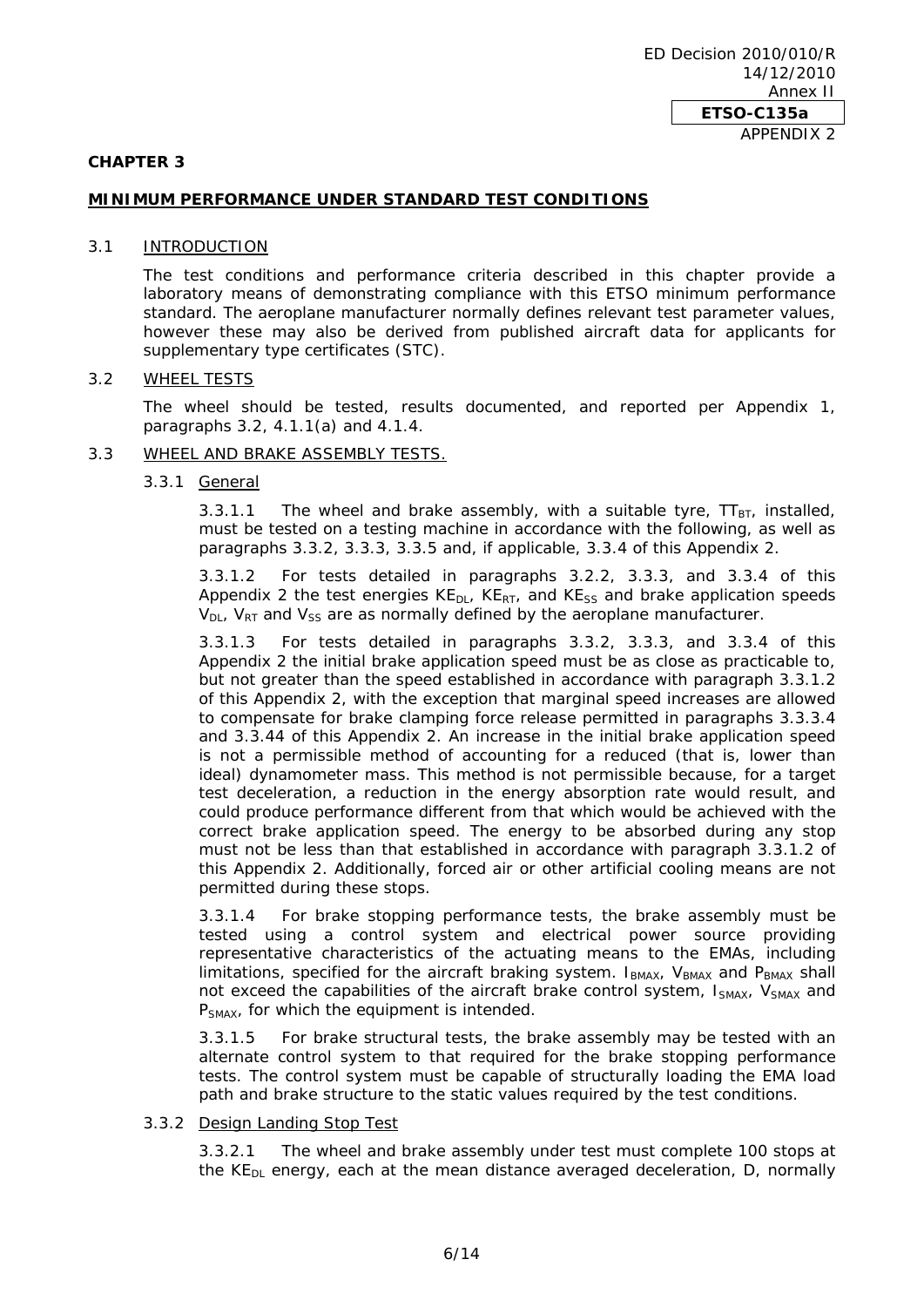APPENDIX 2

defined by the aeroplane manufacturer, but not less than 10 ft/s<sup>2</sup> (3.05 m/s<sup>2</sup>). (Reference CS 25.735(f)(1)).

3.3.2.2 During the design landing stop test, the disc support structure must not be changed if it is intended for reuse, or if the wearable material is integral to the structure of the disc. One change of individual blocks or integrally bonded wearable material is permitted. For discs using integrally bonded wearable material, one change is permitted, provided that the disc support structure is not intended for reuse. The remainder of the wheel/brake assembly parts must withstand the 100 KE $_{\text{DL}}$  stops without failure or impairment of operation.

#### 3.3.3 Accelerate-Stop Test

3.3.3.1 The wheel and brake assembly under test must complete the accelerate-stop test at the mean distance averaged deceleration, D, normally defined by the aeroplane manufacturer, but not less than 6 ft/s<sup>2</sup> (1.83 m/s<sup>2</sup>). (Reference CS 25.735(f)(2)).

This test establishes the maximum accelerate-stop energy rating,  $KE_{RT}$ , of the wheel and brake assembly using:

a.  $I_{SMAX}$ ,  $V_{SMAX}$  and  $P_{SMAX}$ ; or

b. The maximum brake current, voltage and power inputs consistent with the airplane's braking force limitations (tyre/runway drag capability based on substantiated data).

3.3.3.2 For the accelerate-stop test, the tyre, wheel, and brake assembly must be tested at  $KE_{RT}$  for both a new brake and a fully worn brake.

a. A new brake is defined as a brake on which less than 5 percent of the usable wear range of the heat sink has been consumed.

b. A worn brake is defined as a brake on which the usable wear range of the heat sink has already been fully consumed to BRWL.

The proportioning of wear through the brake for the various friction pairs for this test must be based on service wear experience or wear test data of an equivalent or similar brake. Either operationally worn or mechanically worn brake components may be used. If mechanically worn components are used, it must be shown that they can be expected to provide similar results to operationally worn components. The test brake must be subjected to a sufficient number and type of stops to ensure that the brake's performance is representative of in-service use; at least one of these stops, with the brake near the fully worn condition, must be a design landing stop.

3.3.3.3 At the time of brake application, the temperatures of the tyre, wheel, and brake assembly, particularly the heat sink and EMAs, must, as closely as practicable, be representative of a typical in-service condition. Preheating by taxi stops is an acceptable means.

These temperatures must be based on a rational analysis of a braking cycle, taking into account a typical brake temperature at which an airplane may be dispatched from the ramp, plus a conservative estimate of heat sink temperature change during subsequent taxiing and takeoff acceleration, as appropriate.

Alternatively, in the absence of a rational analysis, the starting heat sink and EMA temperatures must be that resulting from the application of 10 percent  $KE_{RT}$ to the tire, wheel and brake assembly, initially at not less than normal ambient temperature (59° F/15° C).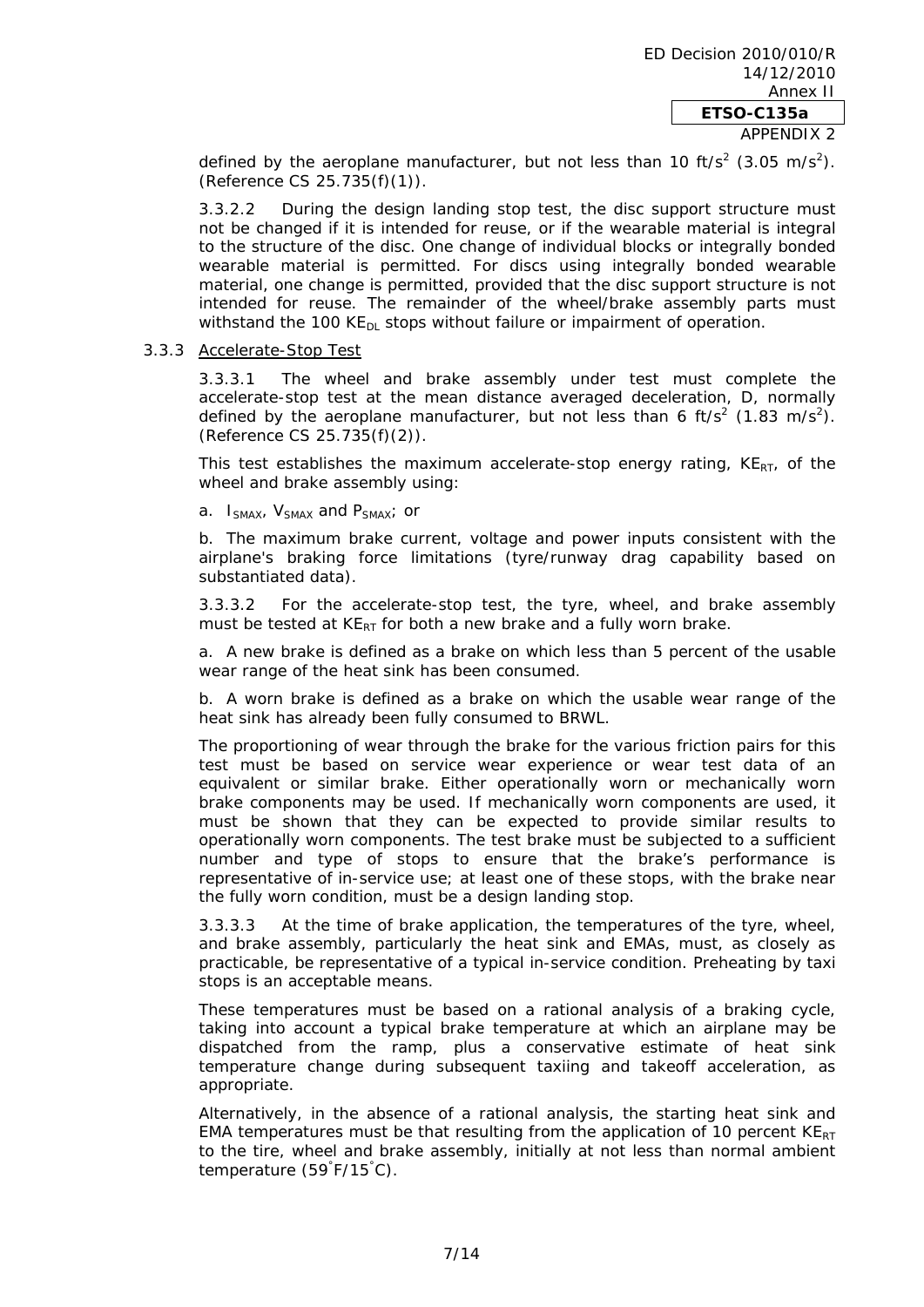#### APPENDIX 2

3.3.3.4 A full stop demonstration is not required for the accelerate-stop test. The test brake clamping force may be released at a test speed of up to 23 mph (10 m/s). In this case, the initial brakes-on speed must be adjusted such that the energy absorbed by the tyre, wheel and brake assembly during the test is not less than the energy absorbed if the test had commenced at the specified speed and continued to zero ground speed.

3.3.3.5 Within 20 seconds of completion of the stop, or of the brake clamping force release in accordance with paragraph 3.3.3.4 of this Appendix 2, apply the Parking Brake Command (PBC) and maintain for at least 3 minutes (reference CS 25.735(g)).

No sustained fire that extends above the level of the highest point of the tire is allowed before 5 minutes have elapsed after application of brake clamping force; until this time has elapsed, neither fire fighting means nor coolants may be applied.

The time of initiation of tyre pressure release (for example, by wheel fuse plug), if applicable, is to be recorded. The sequence of events described in paragraphs 3.3.3.4 and 3.3.3.5 is illustrated in Figure 3-1 of this Appendix 2.

#### 3.3.4 Most Severe Landing Stop Test

3.3.4.1 The wheel and brake assembly under test must complete the most severe landing braking condition expected on the aeroplane as normally defined by the aeroplane manufacturer. This test is not required if the testing required in paragraph 3.3.3 of this Appendix 2 is more severe or the condition is shown to be extremely improbable, normally by the aeroplane manufacturer.

This test establishes if required, the maximum energy rating,  $KE_{SS}$ , of the wheel/brake assembly for landings under abnormal conditions using:

a.  $I_{SMAX}$ ,  $V_{SMAX}$  and  $P_{SMAX}$ ; or

b. The maximum brake current, voltage and power inputs consistent with the airplane's braking force limitations (for example, tyre/runway drag capability based on substantiated data).

3.3.4.2 For the most severe landing stop test, the tyre, wheel, and brake assembly must be capable of absorbing the test energy,  $KE_{SS}$ , with a brake on which the usable wear range of the heat sink has already been fully consumed to BRWL (reference CS 25.735(f)(3)).

The proportioning of wear through the brake for the various friction pairs for this test must be based on service wear experience or wear test data of an equivalent or similar brake. Either operationally worn or mechanically worn brake components may be used. If mechanically worn components are used, it must be shown that they can be expected to provide similar results to operationally worn components. The test brake must be subjected to a sufficient number and type of stops to ensure that the brake's performance is representative of in-service use; at least one of these stops, with the brake near the fully worn condition, must be a design landing stop.

3.3.4.3 At the time of brake application, the temperatures of the tyre, wheel, and brake, particularly the heat sink and EMA, must, as closely as practicable, be representative of a typical in service condition. Preheating by taxi stops is an acceptable means.

These temperatures must be based on a rational analysis of a braking cycle, taking into account a typical brake temperature at which the airplane may be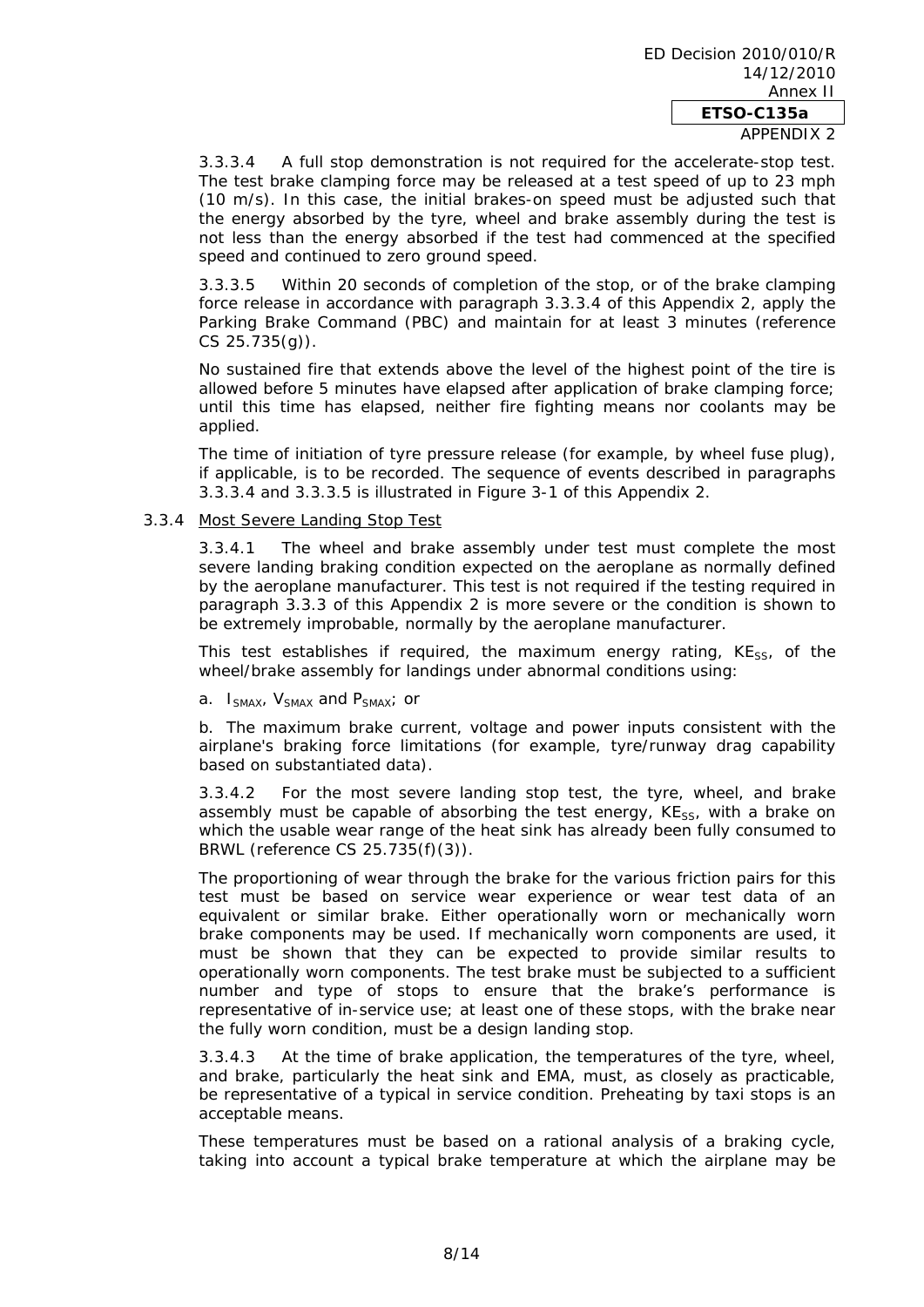dispatched from the ramp, plus a conservative estimate of heat sink temperature change during taxi, takeoff, and flight, as appropriate.

Alternatively, in the absence of a rational analysis, the starting heat sink and EMA temperatures must be that resulting from the application of 5 percent  $KE_{RT}$ to the tyre, wheel and brake assembly initially at not less than normal ambient temperature (59° F/15° C).

3.3.4.4 A full stop demonstration is not required for the most severe landingstop test. The test brake clamping force may be released at a test speed of up to 23 mph (10 m/s). In this case, the initial brakes-on speed must be adjusted such that the energy absorbed by the tyre, wheel, and brake assembly during the test is not less than the energy absorbed if the test had commenced at the specified speed and continued to zero ground speed.

3.3.4.5 Within 20 seconds of completion of the stop, or of the brake clamping force release in accordance with paragraph 3.3.4.4 of this Appendix 2, apply the Parking Brake Command (PBC) and maintain for at least 3 minutes (reference CS 25.735(g)).

No sustained fire that extends above the level of the highest point of the tire is allowed before 5 minutes have elapsed after application of brake clamping force; until this time has elapsed, neither fire fighting means nor coolants may be applied.

The time of initiation of tyre pressure release (for example by wheel fuse plug), if applicable, is to be recorded. The sequence of events described in paragraphs 3.3.4.4 and 3.3.4.5 is illustrated in Figure 3-2 of this Appendix 2.

#### 3.3.5 Structural Torque Test

The Wheel/Brake Rated Structural Torque, STR, is equal to the torque demonstrated in the test defined in paragraph 3.3.5.1 of this Appendix 2.

3.3.5.1 Apply to the wheel, brake and tyre assembly, the radial load S and the drag load corresponding to the torque specified in paragraphs 3.3.5.2 or 3.3.5.3 of this Appendix 2, as applicable, for at least 3 seconds. Rotation of the wheel must be resisted by a reaction force transmitted through the brake, or brakes, by the application of at least  $L_{BMAX}$ , or equivalent. If such clamping force or its equivalent is insufficient to prevent rotation, the friction surface may be clamped, bolted, or otherwise restrained while applying the clamping force. A fully worn brake configuration, BRWL, must be used for this test. The proportioning of wear through the brake for the various friction pairs for this test must be based on service wear experience of an equivalent or similar brake or test machine wear test data. Either operationally worn or mechanically worn brake components may be used. The EMA may be cooled and/or restrained at the source of electromotive force generation after initial application of  $L_{BMAX}$  in lieu of maintaining application of electrical current throughout the test.

3.3.5.2 For landing gear with one wheel per landing gear strut, the torque is 1.2(SxR).

3.3.5.3 For landing gear with more than one wheel per landing gear strut, the torque is 1.44(SxR).

3.3.5.4 The wheel and brake assembly must support the loads without failure for at least 3 seconds. Abrupt loss of load-carrying capability or fragmentation during the test constitutes failure.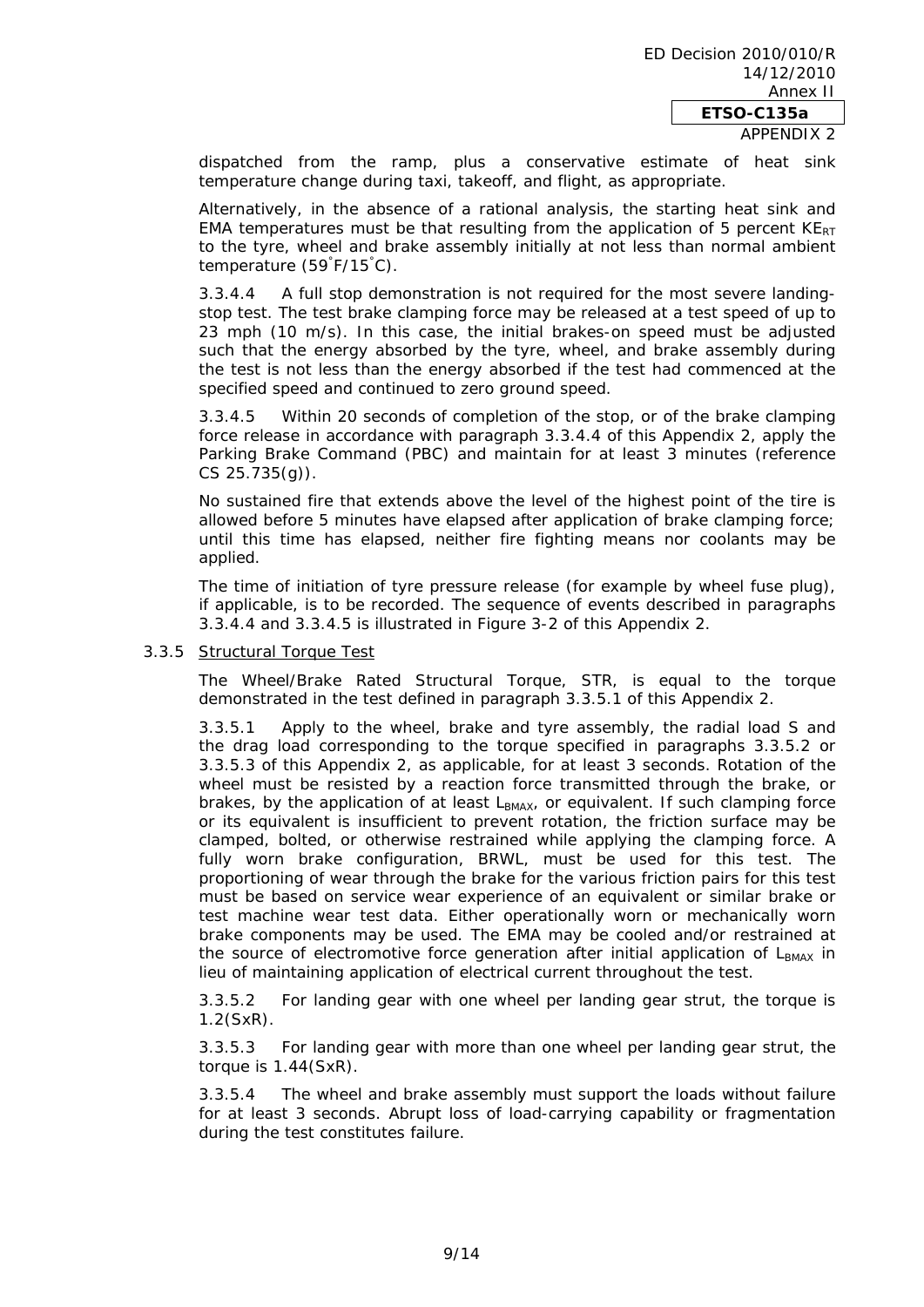# 3.3.6 Wheel to Brake Clearance

There must be no interference in any critical areas between the wheel and brake assembly (with fittings) up to limit load conditions, taking into account the axle angular orientation. Lack of interference can be established by analyses and/or tests. If chosen, testing shall be conducted per the following methods:

#### 3.3.6.1 Radial Limit Load Wheel and Brake Clearance Test.

With a suitable tyre,  $TT_{WT}$ , installed, mount the wheel and brake on a suitable axle, and position it against a flat, non-deflecting surface. The wheel axle must have the same angular orientation to the non-deflecting surface that it will have to a flat runway when it is mounted on an airplane and is under the maximum radial limit load, L.

Inflate the tyre to the pressure recommended for the Wheel Rated Static Load, S, with gas and/or liquid. If liquid inflation is used, liquid must be bled off to obtain the same tire deflection that would result if gas inflation were used. Liquid pressure must not exceed the pressure that would develop if gas inflation were used and the tyre was deflected to its maximum extent. Load the wheel through its axle with the load applied perpendicular to the flat, non-deflecting surface. Reference CS 25.471 through 25.511, as appropriate. If the radial limit load of paragraph 3.3.6.2 of this Appendix 2 is equal to or greater than the radial limit load specified in this paragraph, the test specified in this paragraph may be omitted.

Determine the most critical wheel orientation with respect to the non-deflecting surface. Apply the load with the tyre loaded against the non-deflecting surface. If multiple critical orientations are determined, repeat the testing for each critical orientation. The bearing cups, cones, and rollers used in operation must be used for this loading. If at a point of loading during the test bottoming of the tyre occurs, then the tyre pressure may be increased an amount sufficient only to prevent bottoming.

# 3.3.6.2 Combined Limit Load Wheel and Brake Clearance Test.

With a suitable tyre,  $TT_{\text{WT}}$ , installed, mount the wheel and brake on a suitable axle, and position it against a flat, non-deflecting surface. The wheel axle must have the same angular orientation to the non-deflecting surface that it will have to a flat runway when it is mounted on an aeroplane and is under the maximum radial limit load, L. Apply to the wheel and tyre assembly radial and side loads not less than the respective ground limit loads. Reference CS 25.485, 25.495, 25.497, and 25.499, as appropriate. If at a point of loading during the test bottoming of the tyre occurs, then the tyre pressure may be increased an amount sufficient only to prevent bottoming.

Determine the most critical wheel orientation with respect to the non-deflected surface.

Apply the load with the tyre loaded against the non-deflecting surface with the wheel in the most critical orientation.

The bearing cups, cones, and rollers used in operation must be used in this test.

A tube may be used in a tubeless tyre only when it has been demonstrated that pressure will be lost due to the inability of a tyre bead to remain properly positioned under the load. The wheel must be tested for the most critical inboard and outboard side loads. If multiple critical orientations are determined to apply, repeat the testing for each critical orientation.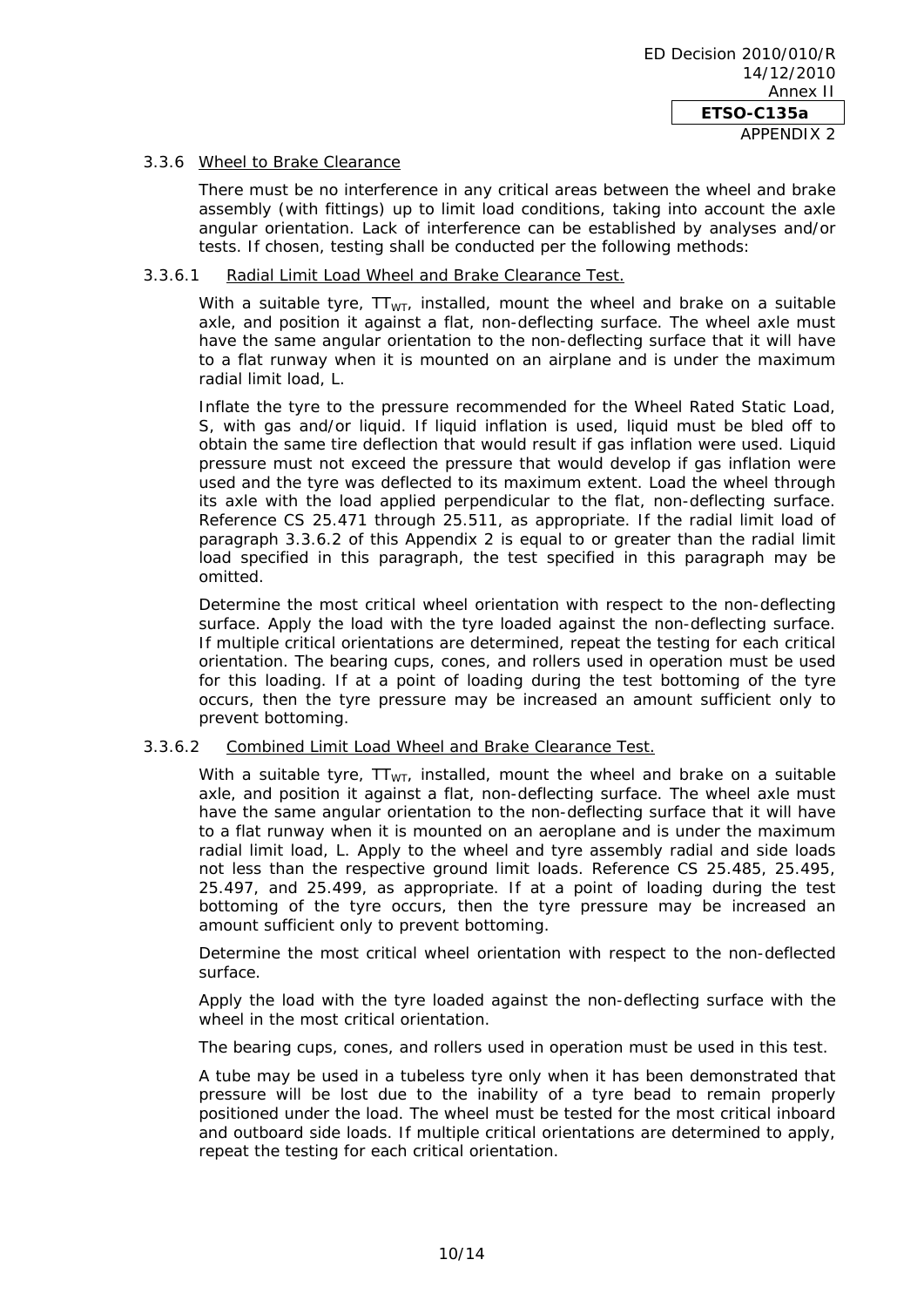#### 3.4 BRAKE TESTS

It must be substantiated that standard production samples of the brake will pass the following tests:

#### 3.4.1 Limit and Ultimate Load Test

Alternative control systems and artificial cooling of the electromotive devices may be used for the following tests if needed to generate and maintain the required clamping forces.

Limit Load: The brake must withstand for at least 5 seconds a force equal to the Brake Limit Load  $(L_{MT})$  without permanent deformation that would prevent it from performing its intended function after the test.

Ultimate Load: The brake, with EMAs extended to simulate a maximum worn condition, must for at least 3 seconds withstand a force equal to 1.5 times  $L_{M}$ . If necessary, EMA extension may be adjusted to prevent interaction with any retention means during this test.

#### 3.4.2 Endurance Test

A brake assembly must be subjected to an endurance test during which structural failure or malfunction must not occur. If desired, the heat sink components may be replaced by a reasonably representative dummy mass for this test.

The test must be conducted by subjecting the brake assembly to 100,000 cycles of an application of the Brake Design Landing Load  $(L_{\text{D}})$  in the design landing stop test (paragraph 3.3.2 of this Appendix 2) and release to the Brake Off Position (BOP). The EMAs must be adjusted so that the cycles are equally divided among at least five or more equally incremented wear positions, including the new and fully worn positions, BRWL.

The brake must then be subjected to 5000 cycles of application of force to the Maximum Brake Load ( $L_{BMAX}$ ) and release to BOP. The EMAs must be adjusted so that the cycles are equally divided between at least five or more equally incremented, wear positions including the new and fully worn positions, BRWL.

The brake assembly must meet the integrity requirements of paragraph 3.4.4 of this Appendix 2 at the completion of this test.

# 3.4.3 Extreme Temperature Soak Test

Subject the brake to at least a 24-hour hot soak at the maximum actuator housing temperature experienced during a design landing stop test (paragraph 3.3.2 of this Appendix 2), conducted without forced air cooling. While at the hot soak temperature, the brake must be subjected to the application of the Brake Design Landing Load  $(L_{D1})$  required during the 100 design landing stops and release to BOP for 1000 cycles, followed by 25 cycles of Maximum Brake Load  $(L_{BMAX})$  and release to BOP.

The brake must then be cooled from the hot soak temperature to a cold soak temperature of -40°F (-40°C) and maintained at this temperature for at least 24 hours. While at the cold soak temperature, the brake must be subjected to the application of the Brake Design Landing Load  $(L_{D1})$  required during the KE<sub>DL</sub> stops and release to BOP, for 25 cycles, followed by 5 cycles of Maximum Brake Load  $(L_{BMAX})$  and release to BOP.

The brake assembly must meet the integrity requirements of paragraph 3.4.4 of this Appendix 2 at the completion of this test.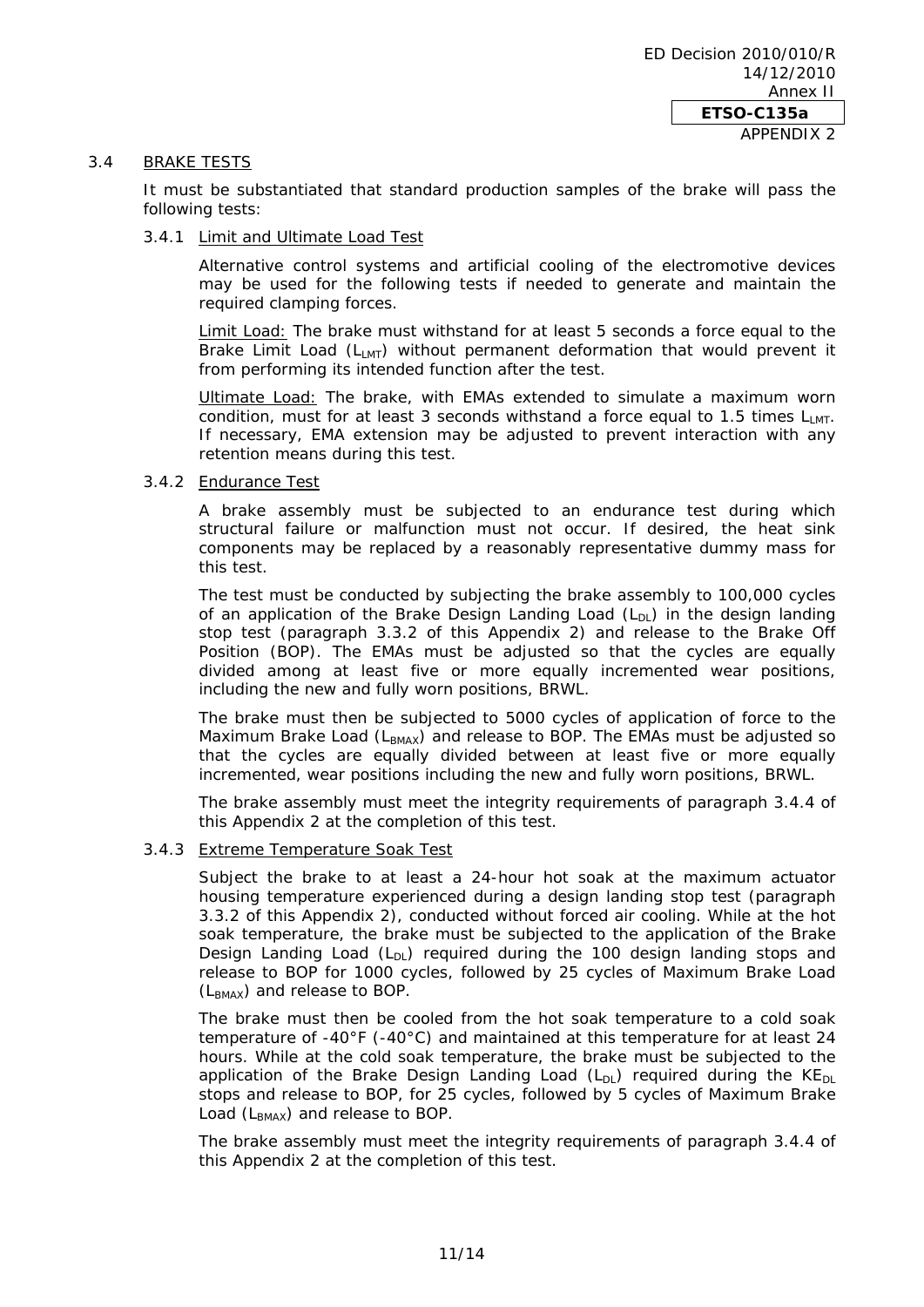#### 3.4.4 Brake Assembly Integrity

The brake assembly shall meet the functional test requirements (acceptance tests) established to assure continued airworthiness.

#### **CHAPTER 4**

# **DATA REQUIREMENTS**

- 4.1 The applicant must provide the following data with any application for approval of equipment:
	- 4.1.1 The following wheel and brake assembly ratings:
	- a. Wheel Ratings

See Appendix 1, paragraph 4.1.1a.

b. Wheel/Brake and Brake Ratings

Wheel/Brake Rated Design Landing Energy,  $KE_{DL}$ , and associated brakes-on-speed,  $V_{DL}$ Wheel/Brake Rated Accelerate-Stop Energy,  $KE_{RT}$ , and associated brakes-on-speed,  $V_{RT}$ Wheel/Brake Rated Most Severe Landing Stop Energy, KE<sub>SS</sub>, and associated brakes-on speed,  $V_{SS}$  (if applicable) Maximum Brake Load, LBMAX Brake Limit Load, Lut Wheel/Brake Rated Structural Torque,  $ST_R$ Rated Design Landing Deceleration,  $D_{DL}$ Rated Accelerate-Stop Deceleration, D<sub>RT</sub> Rated Most Severe Landing Stop Deceleration, D<sub>SS</sub> (if applicable) Brake Rated Tire Size, TS<sub>BR</sub> Brake Rated Wear Limit, BRWL Maximum EMA Brake Voltage, VBMAX Maximum EMA Brake Current, IBMAX Maximum EMA Brake Power, PBMAX Maximum System Voltage, V<sub>SMAX</sub> Maximum System Current, ISMAX Maximum System Power, P<sub>SMAX</sub>

4.1.2 The weight of the wheel and brake assemblies, as applicable.

4.1.3 Specification of the voltage and current supply limitations used during the tests.

4.1.4 Analysis and/or data substantiating  $I_{BMAX}$ ,  $L_{BMAX}$ ,  $L_{DL}$ ,  $L_{LMT}$ ,  $P_{BMAX}$  and  $V_{BMAX}$ , as appropriate.

4.1.5 One copy of the test report showing compliance with the test requirements.

NOTE: When test results are being recorded for incorporation in the compliance test report, it is not sufficient to note merely that the specified performance was achieved. The actual numerical values obtained for each of the parameters tested must be recorded, except where tests are pass/fail in character.

4.2 Prior to entry into service, a component maintenance manual (CMM), covering periodic maintenance, calibration, and repair, for the continued airworthiness of installed wheels and wheel and brake assemblies, including recommended inspection intervals and service life.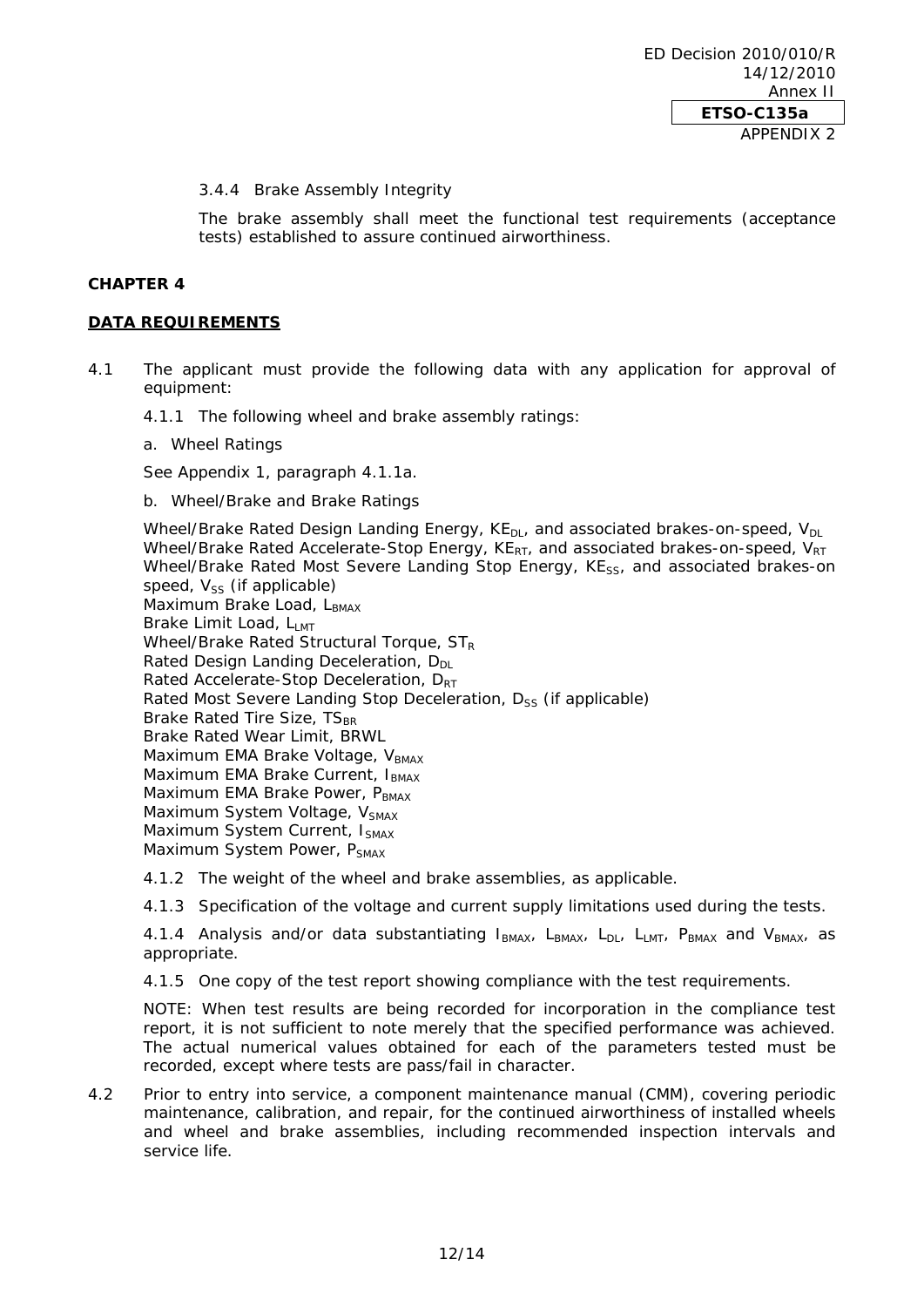ED Decision 2010/010/R 14/12/2010 Annex II **ETSO-C135a**  APPENDIX 2



**Figure 3-1 - Taxi, Accelerate-Stop, Park Test Sequence**